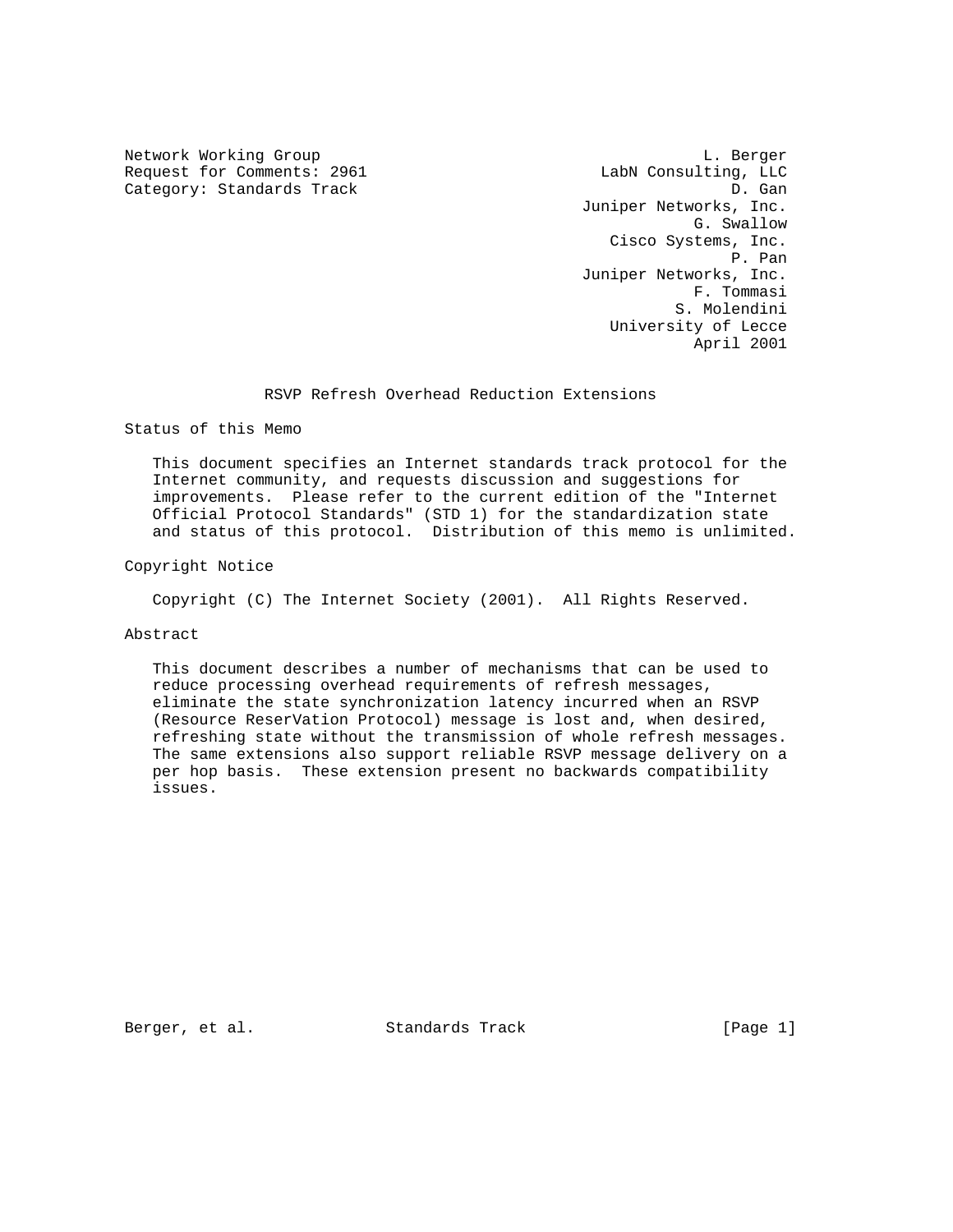# Table of Contents

| Trigger and Refresh Messages 4<br>1.1<br>$\mathfrak{D}$<br>Refresh-Reduction-Capable Bit 4<br>3<br>3.1<br>3.2<br>3.3<br>3.4<br>4<br>Modification of Standard Message Formats 9<br>4.1<br>4.2<br>MESSAGE_ID_ACK and MESSAGE_ID_NACK Objects 11<br>4.3<br>4.4<br>4.5<br>MESSAGE_ID_ACK Object and MESSAGE_ID_NACK Object Usage 14<br>4.6<br>4.7<br>Reference RSVP/Routing Interface 16<br>4.7.1<br>4.8<br>Summary Refresh Extension 17<br>5<br>MESSAGE_ID LIST, SRC_LIST and MCAST_LIST Objects 18<br>5.1<br>5.2<br>5.3<br>5.4<br>Preserving RSVP Soft State 28<br>5.5<br>5.6<br>Exponential Back-Off Procedures 29<br>6 |
|------------------------------------------------------------------------------------------------------------------------------------------------------------------------------------------------------------------------------------------------------------------------------------------------------------------------------------------------------------------------------------------------------------------------------------------------------------------------------------------------------------------------------------------------------------------------------------------------------------------------|
|                                                                                                                                                                                                                                                                                                                                                                                                                                                                                                                                                                                                                        |
|                                                                                                                                                                                                                                                                                                                                                                                                                                                                                                                                                                                                                        |
|                                                                                                                                                                                                                                                                                                                                                                                                                                                                                                                                                                                                                        |
|                                                                                                                                                                                                                                                                                                                                                                                                                                                                                                                                                                                                                        |
|                                                                                                                                                                                                                                                                                                                                                                                                                                                                                                                                                                                                                        |
|                                                                                                                                                                                                                                                                                                                                                                                                                                                                                                                                                                                                                        |
|                                                                                                                                                                                                                                                                                                                                                                                                                                                                                                                                                                                                                        |
|                                                                                                                                                                                                                                                                                                                                                                                                                                                                                                                                                                                                                        |
|                                                                                                                                                                                                                                                                                                                                                                                                                                                                                                                                                                                                                        |
|                                                                                                                                                                                                                                                                                                                                                                                                                                                                                                                                                                                                                        |
|                                                                                                                                                                                                                                                                                                                                                                                                                                                                                                                                                                                                                        |
|                                                                                                                                                                                                                                                                                                                                                                                                                                                                                                                                                                                                                        |
|                                                                                                                                                                                                                                                                                                                                                                                                                                                                                                                                                                                                                        |
|                                                                                                                                                                                                                                                                                                                                                                                                                                                                                                                                                                                                                        |
|                                                                                                                                                                                                                                                                                                                                                                                                                                                                                                                                                                                                                        |
|                                                                                                                                                                                                                                                                                                                                                                                                                                                                                                                                                                                                                        |
|                                                                                                                                                                                                                                                                                                                                                                                                                                                                                                                                                                                                                        |
|                                                                                                                                                                                                                                                                                                                                                                                                                                                                                                                                                                                                                        |
|                                                                                                                                                                                                                                                                                                                                                                                                                                                                                                                                                                                                                        |
|                                                                                                                                                                                                                                                                                                                                                                                                                                                                                                                                                                                                                        |
|                                                                                                                                                                                                                                                                                                                                                                                                                                                                                                                                                                                                                        |
|                                                                                                                                                                                                                                                                                                                                                                                                                                                                                                                                                                                                                        |
|                                                                                                                                                                                                                                                                                                                                                                                                                                                                                                                                                                                                                        |
|                                                                                                                                                                                                                                                                                                                                                                                                                                                                                                                                                                                                                        |
|                                                                                                                                                                                                                                                                                                                                                                                                                                                                                                                                                                                                                        |
| 6.1                                                                                                                                                                                                                                                                                                                                                                                                                                                                                                                                                                                                                    |
| 6.2                                                                                                                                                                                                                                                                                                                                                                                                                                                                                                                                                                                                                    |
| 6.3<br>Retransmission Algorithm 31                                                                                                                                                                                                                                                                                                                                                                                                                                                                                                                                                                                     |
| Performance Considerations 31<br>6.4                                                                                                                                                                                                                                                                                                                                                                                                                                                                                                                                                                                   |
| 7                                                                                                                                                                                                                                                                                                                                                                                                                                                                                                                                                                                                                      |
| 8                                                                                                                                                                                                                                                                                                                                                                                                                                                                                                                                                                                                                      |
| 9                                                                                                                                                                                                                                                                                                                                                                                                                                                                                                                                                                                                                      |
| 10                                                                                                                                                                                                                                                                                                                                                                                                                                                                                                                                                                                                                     |
| 11                                                                                                                                                                                                                                                                                                                                                                                                                                                                                                                                                                                                                     |

# 1. Introduction and Background

 Standard RSVP [RFC2205] maintains state via the generation of RSVP refresh messages. Refresh messages are used to both synchronize state between RSVP neighbors and to recover from lost RSVP messages. The use of Refresh messages to cover many possible failures has resulted in a number of operational problems. One problem relates to scaling, another relates to the reliability and latency of RSVP Signaling.

Berger, et al. Standards Track [Page 2]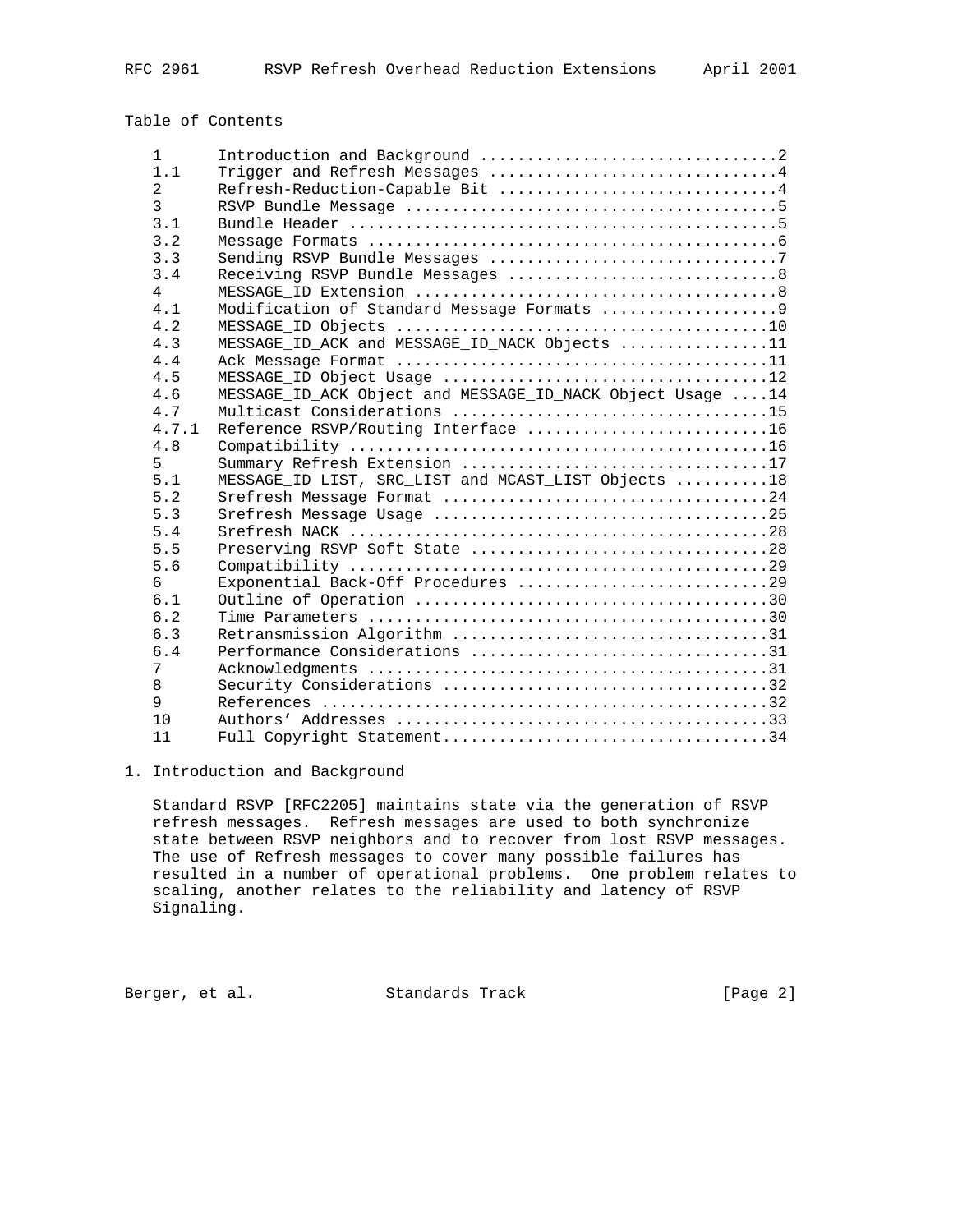The scaling problems are linked to the resource requirements (in terms of processing and memory) of running RSVP. The resource requirements increase proportionally with the number of sessions. Each session requires the generation, transmission, reception and processing of RSVP Path and Resv messages per refresh period. Supporting a large number of sessions, and the corresponding volume of refresh messages, presents a scaling problem.

 The reliability and latency problem occurs when a non-refresh RSVP message is lost in transmission. Standard RSVP [RFC2205] recovers from a lost message via RSVP refresh messages. In the face of transmission loss of RSVP messages, the end-to-end latency of RSVP signaling is tied to the refresh interval of the node(s) experiencing the loss. When end-to-end signaling is limited by the refresh interval, the delay incurred in the establishment or the change of a reservation may be beyond the range of what is acceptable for some applications.

 One way to address the refresh volume problem is to increase the refresh period, "R" as defined in Section 3.7 of [RFC2205]. Increasing the value of R provides linear improvement on transmission overhead, but at the cost of increasing the time it takes to synchronize state.

 One way to address the reliability and latency of RSVP Signaling is to decrease the refresh period R. Decreasing the value of R increases the probability that state will be installed in the face of message loss, but at the cost of increasing refresh message rate and associated processing requirements.

 An additional issue is the time to deallocate resources after a tear message is lost. RSVP does not retransmit ResvTear or PathTear messages. If the sole tear message transmitted is lost, then resources will only be deallocated once the "cleanup timer" interval has passed. This may result in resources being allocated for an unnecessary period of time. Note that even when the refresh period is adjusted, the "cleanup timer" must still expire since tear messages are not retransmitted.

 The extensions defined in this document address both the refresh volume and the reliability issues with mechanisms other than adjusting refresh rate. The extensions are collectively referred to as the "Refresh Overhead Reduction" or the "Refresh Reduction" extensions. A Bundle message is defined to reduce overall message handling load. A MESSAGE\_ID object is defined to reduce refresh message processing by allowing the receiver to more readily identify an unchanged message. A MESSAGE\_ACK object is defined which can be used to detect message loss and support reliable RSVP message

Berger, et al. Standards Track [Page 3]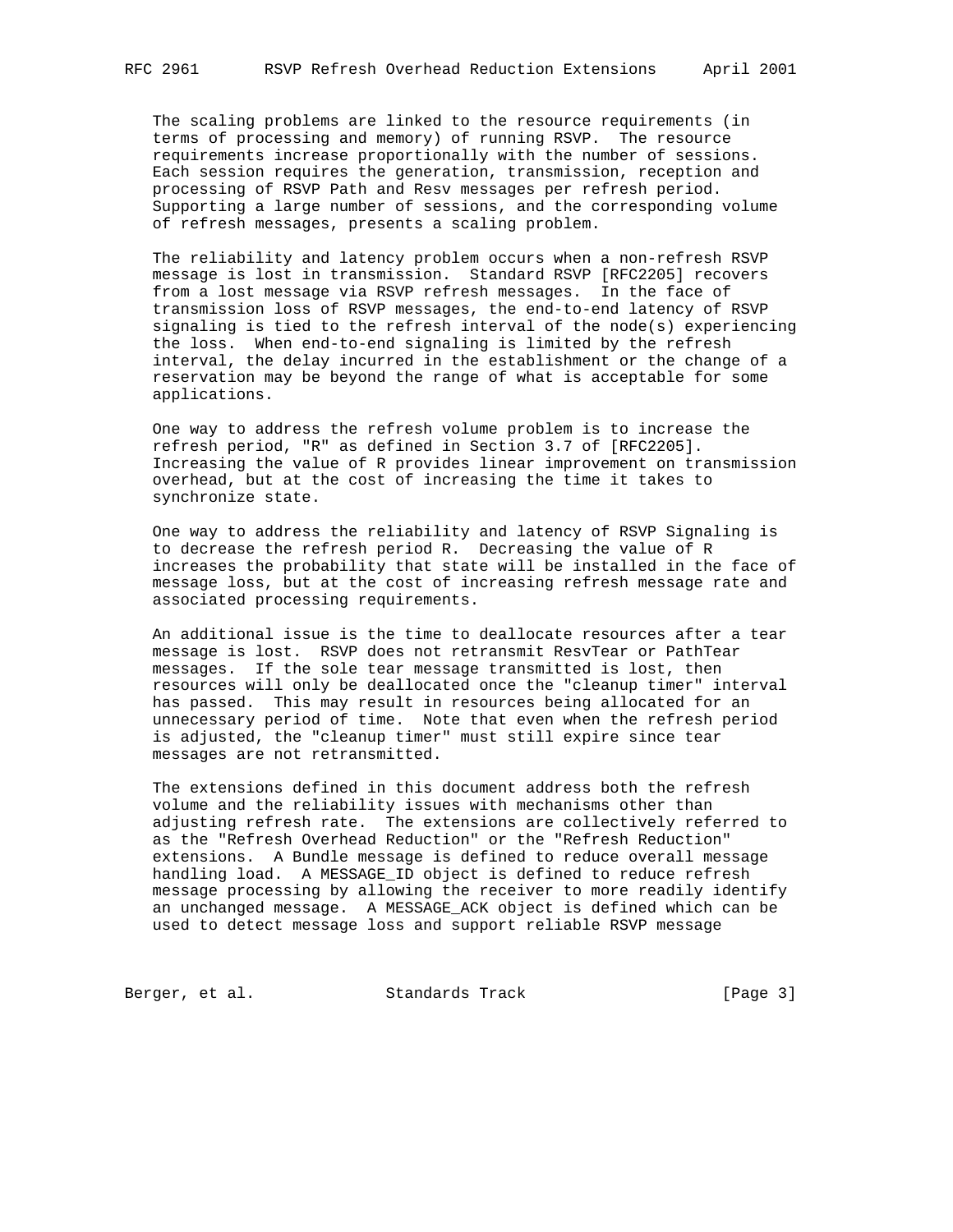delivery on a per hop basis. A summary refresh message is defined to enable refreshing state without the transmission of whole refresh messages, while maintaining RSVP's ability to indicate when state is lost and to adjust to changes in routing.

 The key words "MUST", "MUST NOT", "REQUIRED", "SHALL", "SHALL NOT", "SHOULD", "SHOULD NOT", "RECOMMENDED", "MAY", and "OPTIONAL" in this document are to be interpreted as described in [RFC2119].

# 1.1. Trigger and Refresh Messages

 This document categorizes RSVP messages into two types: trigger and refresh messages. Trigger messages are those RSVP messages that advertise state or any other information not previously transmitted. Trigger messages include messages advertising new state, a route change that alters a reservation path, or a modification to an existing RSVP session or reservation. Trigger messages also include those messages that include changes in non-RSVP processed objects, such as changes in the Policy or ADSPEC objects.

 Refresh messages represent previously advertised state and contain exactly the same objects and same information as a previously transmitted message, and are sent over the same path. Only Path and Resv messages can be refresh messages. Refresh messages are identical to the corresponding previously transmitted message, with some possible exceptions. Specifically, the checksum field, the flags field and the INTEGRITY object may differ in refresh messages.

2. Refresh-Reduction-Capable Bit

 To indicate support for the refresh overhead reduction extensions, an additional capability bit is added to the common RSVP header, which is defined in [RFC2205].

|          |                            | 0 1 2 3 4 5 6 7 8 9 0 1 2 3 4 5 6 7 8 9 0 1 2 3 4 5 6 7 8 9 0 1 |  |
|----------|----------------------------|-----------------------------------------------------------------|--|
|          |                            |                                                                 |  |
|          | Vers   Flags  <br>Msq Type | RSVP Checksum                                                   |  |
|          |                            |                                                                 |  |
| Send TTL | (Reserved)                 | RSVP Length                                                     |  |
|          |                            |                                                                 |  |

Flags: 4 bits

0x01: Refresh (overhead) reduction capable

Berger, et al. Standards Track [Page 4]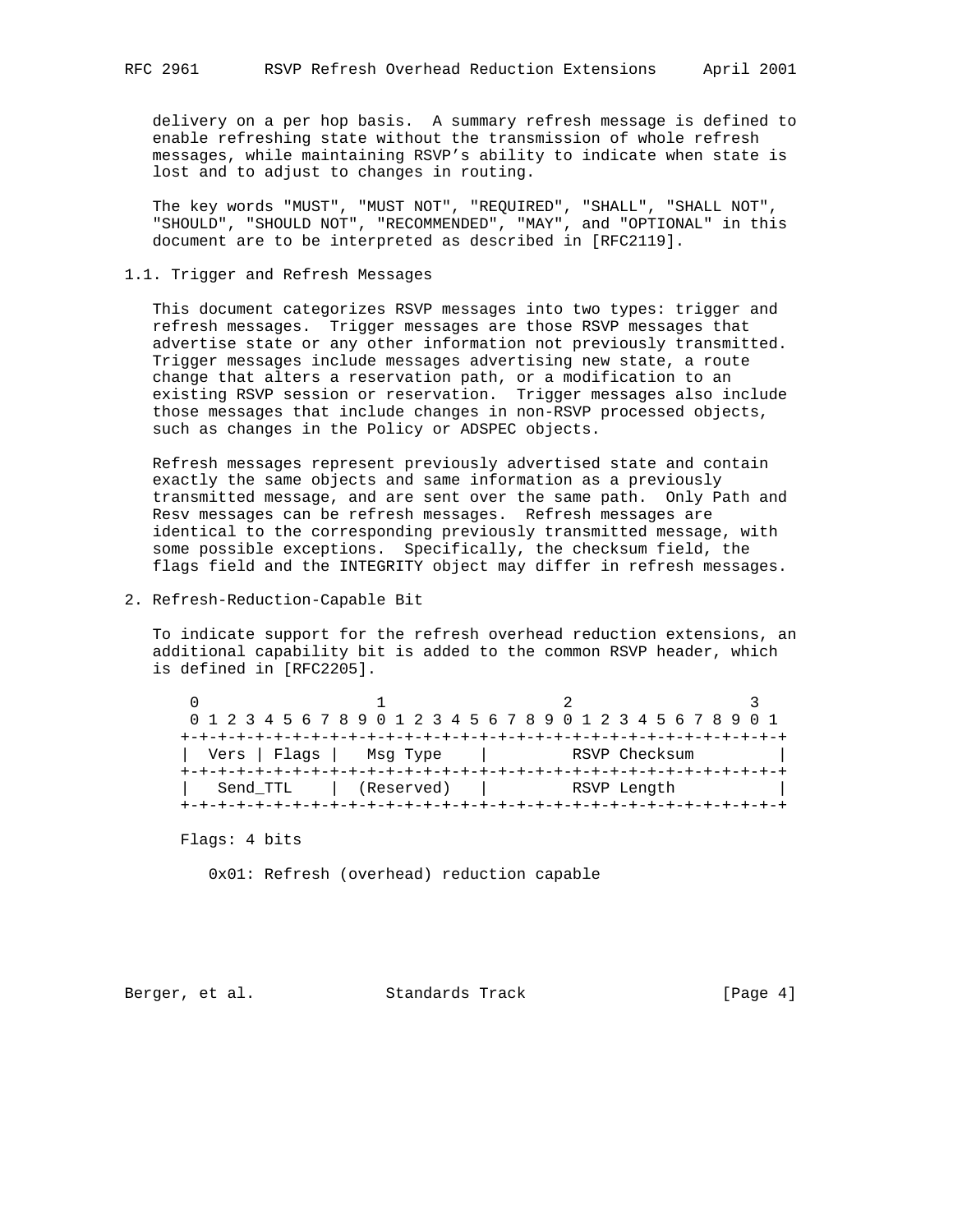When set, indicates that this node is willing and capable of receiving all the messages and objects described in this document. This includes the Bundle message described in Section 3, the MESSAGE\_ID objects and Ack messages described in Section 4, and the MESSAGE\_ID LIST objects and Srefresh message described in Section 5. This bit is meaningful only between RSVP neighbors.

 Nodes supporting the refresh overhead reduction extensions must also take care to recognize when a next hop stops sending RSVP messages with the Refresh-Reduction-Capable bit set. To cover this case, nodes supporting the refresh overhead reduction extensions MUST examine the flags field of each received RSVP message. If the flag changes from indicating support to indicating non-support then, unless configured otherwise, Srefresh messages (described in Section 5) MUST NOT be used for subsequent state refreshes to that neighbor and Bundle messages (Section 3) MUST NOT be sent to that neighbor. Note, a node that supports reliable RSVP message delivery (Section 4) but not Bundle and Srefresh messages, will not set the Refresh- Reduction-Capable bit.

3. RSVP Bundle Message

 An RSVP Bundle message consists of a bundle header followed by a body consisting of a variable number of standard RSVP messages. A Bundle message is used to aggregate multiple RSVP messages within a single PDU. The term "bundling" is used to avoid confusion with RSVP reservation aggregation. The following subsections define the formats of the bundle header and the rules for including standard RSVP messages as part of the message.

3.1. Bundle Header

 $0$  1 2 3 0 1 2 3 4 5 6 7 8 9 0 1 2 3 4 5 6 7 8 9 0 1 2 3 4 5 6 7 8 9 0 1 +-+-+-+-+-+-+-+-+-+-+-+-+-+-+-+-+-+-+-+-+-+-+-+-+-+-+-+-+-+-+-+-+ | Vers | Flags | Msg type | RSVP checksum +-+-+-+-+-+-+-+-+-+-+-+-+-+-+-+-+-+-+-+-+-+-+-+-+-+-+-+-+-+-+-+-+ Send\_TTL | (Reserved) | RSVP length +-+-+-+-+-+-+-+-+-+-+-+-+-+-+-+-+-+-+-+-+-+-+-+-+-+-+-+-+-+-+-+-+

 The format of the bundle header is identical to the format of the RSVP common header [RFC2205]. The fields in the header are as follows:

Vers: 4 bits

Protocol version number. This is version 1.

Berger, et al. Standards Track [Page 5]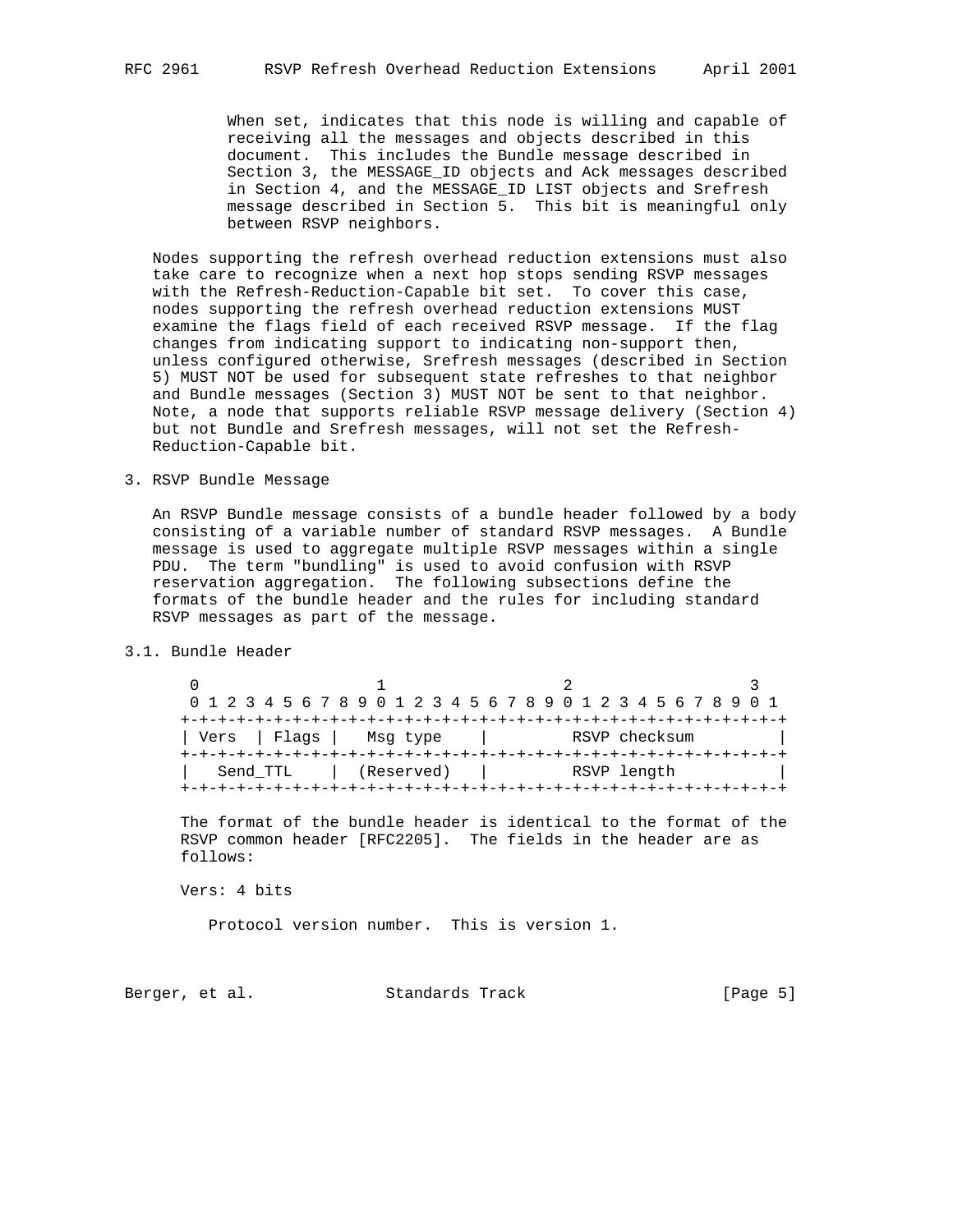Flags: 4 bits

0x01: Refresh (overhead) reduction capable

See Section 2.

0x02-0x08: Reserved

Msg type: 8 bits

12 = Bundle

RSVP checksum: 16 bits

 The one's complement of the one's complement sum of the entire message, with the checksum field replaced by zero for the purpose of computing the checksum. An all-zero value means that no checksum was transmitted. Because individual sub messages may carry their own checksum as well as the INTEGRITY object for authentication, this field MAY be set to zero. Note that when the checksum is not computed, the header of the bundle message will not be covered by any checksum. If the checksum is computed, individual sub-messages MAY set their own checksum to zero.

Send\_TTL: 8 bits

 The IP TTL value with which the message was sent. This is used by RSVP to detect a non-RSVP hop by comparing the Send\_TTL with the IP TTL in a received message.

RSVP length: 16 bits

 The total length of this RSVP Bundle message in bytes, including the bundle header and the sub-messages that follow.

3.2. Message Formats

 An RSVP Bundle message must contain at least one sub-message. A sub-message MAY be any message type except for another Bundle message.

Berger, et al. Standards Track [Page 6]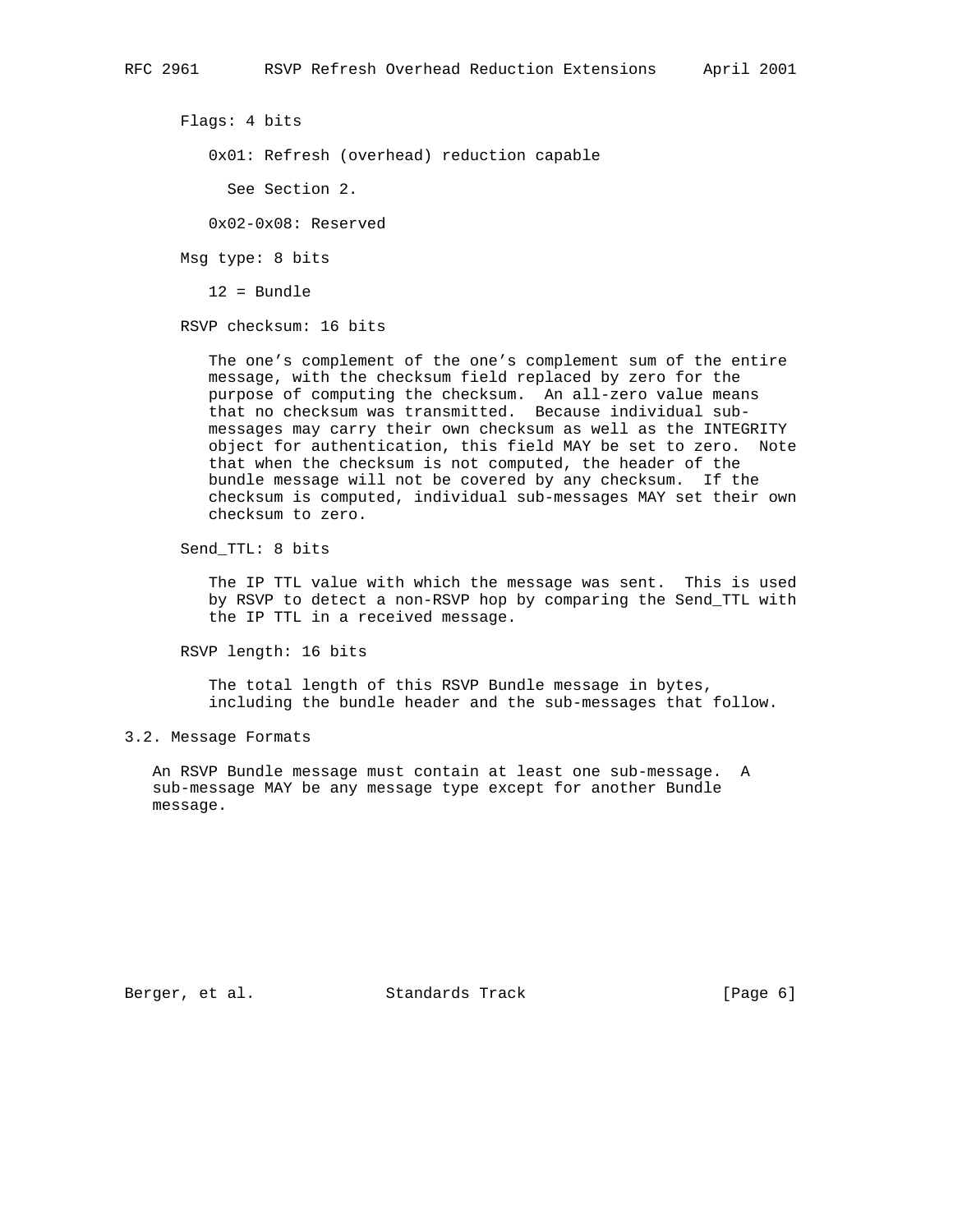$0$  1 2 3 0 1 2 3 4 5 6 7 8 9 0 1 2 3 4 5 6 7 8 9 0 1 2 3 4 5 6 7 8 9 0 1 +-+-+-+-+-+-+-+-+-+-+-+-+-+-+-+-+-+-+-+-+-+-+-+-+-+-+-+-+-+-+-+-+ | Vers | Flags | 12 | RSVP checksum +-+-+-+-+-+-+-+-+-+-+-+-+-+-+-+-+-+-+-+-+-+-+-+-+-+-+-+-+-+-+-+-+ | Send\_TTL | (Reserved) | RSVP length | +-+-+-+-+-+-+-+-+-+-+-+-+-+-+-+-+-+-+-+-+-+-+-+-+-+-+-+-+-+-+-+-+ | | // First sub-message // | | +-+-+-+-+-+-+-+-+-+-+-+-+-+-+-+-+-+-+-+-+-+-+-+-+-+-+-+-+-+-+-+-+ | | // More sub-messages.. // | | +-+-+-+-+-+-+-+-+-+-+-+-+-+-+-+-+-+-+-+-+-+-+-+-+-+-+-+-+-+-+-+-+

3.3. Sending RSVP Bundle Messages

 Support for RSVP Bundle messages is optional. While message bundling helps in scaling RSVP, by reducing processing overhead and bandwidth consumption, a node is not required to transmit every standard RSVP message in a Bundle message. A node MUST always be ready to receive standard RSVP messages.

 RSVP Bundle messages can only be sent to RSVP neighbors that support bundling. Methods for discovering such information include: (1) manual configuration and (2) observing the Refresh-Reduction-Capable bit (see Section 2) in the received RSVP messages. RSVP Bundle messages MUST NOT be used if the RSVP neighbor does not support RSVP Bundle messages.

 RSVP Bundle messages are sent hop by hop between RSVP-capable nodes as "raw" IP datagrams with protocol number 46. The IP source address is an address local to the system that originated the Bundle message. The IP destination address is the RSVP neighbor for which the sub messages are intended.

 RSVP Bundle messages SHOULD NOT be sent with the Router Alert IP option in their IP headers. This is because Bundle messages are addressed directly to RSVP neighbors.

 Each RSVP Bundle message MUST occupy exactly one IP datagram, which is approximately 64K bytes. If it exceeds the MTU, the datagram is fragmented by IP and reassembled at the recipient node. Implementations may choose to limit each RSVP Bundle message to the MTU size of the outgoing link, e.g., 1500 bytes. Implementations SHOULD also limit the amount of time that a message is delayed in order to be bundled. Different limits may be used for trigger and

Berger, et al. Standards Track (Page 7)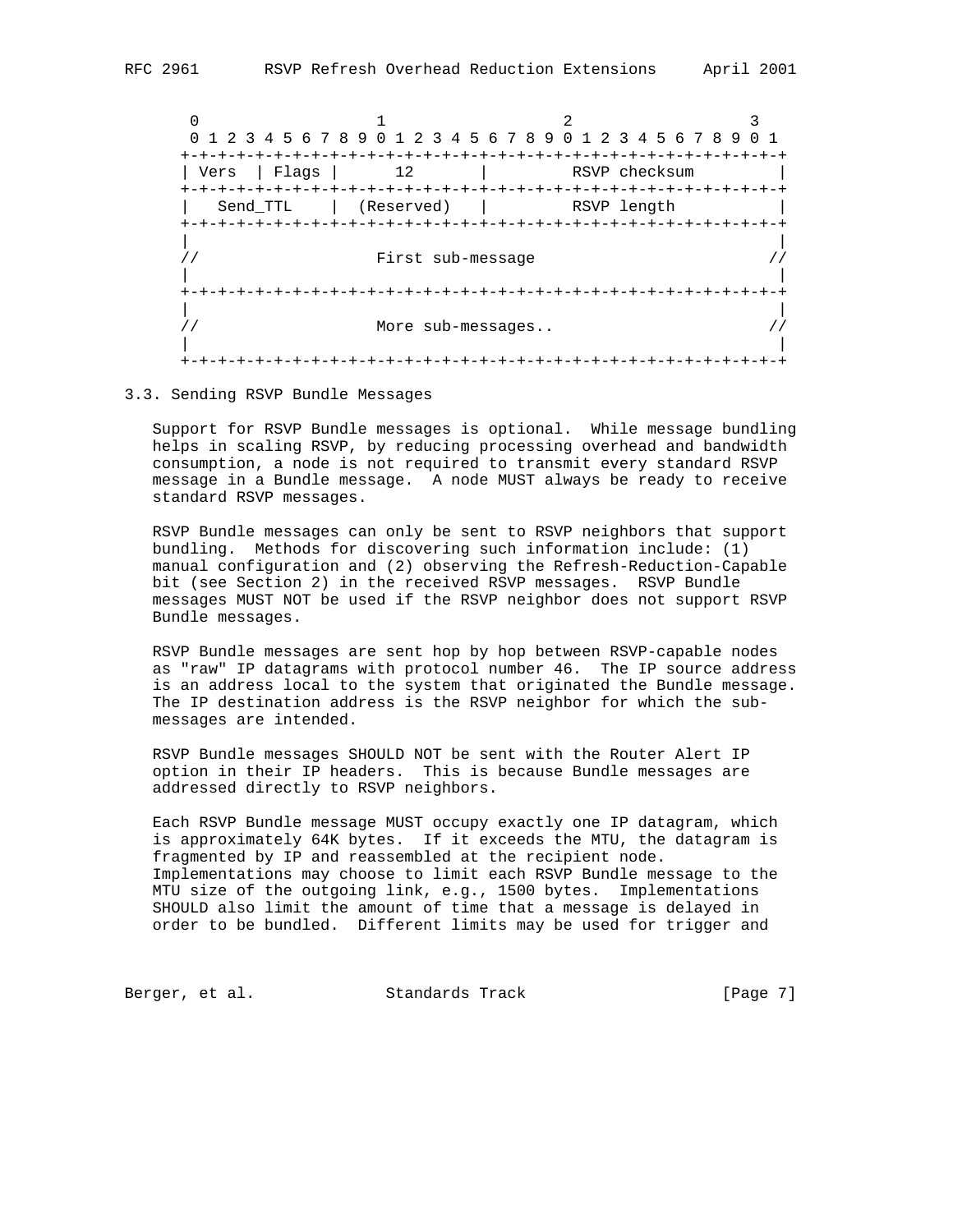standard refresh messages. Trigger messages SHOULD be delayed a minimal amount of time. Refresh messages may be delayed up to their refresh interval. Note that messages related to the same Resv or Path state should not be delayed at different intervals in order to preserve ordering.

 If the RSVP neighbor is not known or changes in next hops cannot be identified via routing, Bundle messages MUST NOT be used. Note that when the routing next hop is not RSVP capable it will typically not be possible to identify changes in next hop.

 Any message that will be handled by the RSVP neighbor indicated in a Bundle Message's destination address may be included in the same message. This includes all RSVP messages that would be sent out a point-to-point link. It includes any message, such as a Resv, addressed to the same destination address. It also includes Path and PathTear messages when the next hop is known to be the destination and changes in next hops can be detected. Path and PathTear messages for multicast sessions MUST NOT be sent in Bundle messages when the outgoing link is not a point-to-point link or when the next hop does not support the refresh overhead reduction extensions.

### 3.4. Receiving RSVP Bundle Messages

 If the local system does not recognize or does not wish to accept a Bundle message, the received messages shall be discarded without further analysis.

 The receiver next compares the Send\_TTL with which a Bundle message is sent to the IP TTL with which it is received. If a non-RSVP hop is detected, the number of non-RSVP hops is recorded. It is used later in processing of sub-messages.

 Next, the receiver verifies the version number and checksum of the RSVP Bundle message and discards the message if any mismatch is found.

 The receiver then starts decapsulating individual sub-messages. Each sub-message has its own complete message length and authentication information. With the exception of using the Send\_TTL from the header of the Bundle message, each sub-message is processed as if it was received individually.

4. MESSAGE\_ID Extension

 Three new objects are defined as part of the MESSAGE\_ID extension. The objects are the MESSAGE\_ID object, the MESSAGE\_ID\_ACK object, and the MESSAGE\_ID\_NACK objects. The first two objects are used to

Berger, et al. Standards Track [Page 8]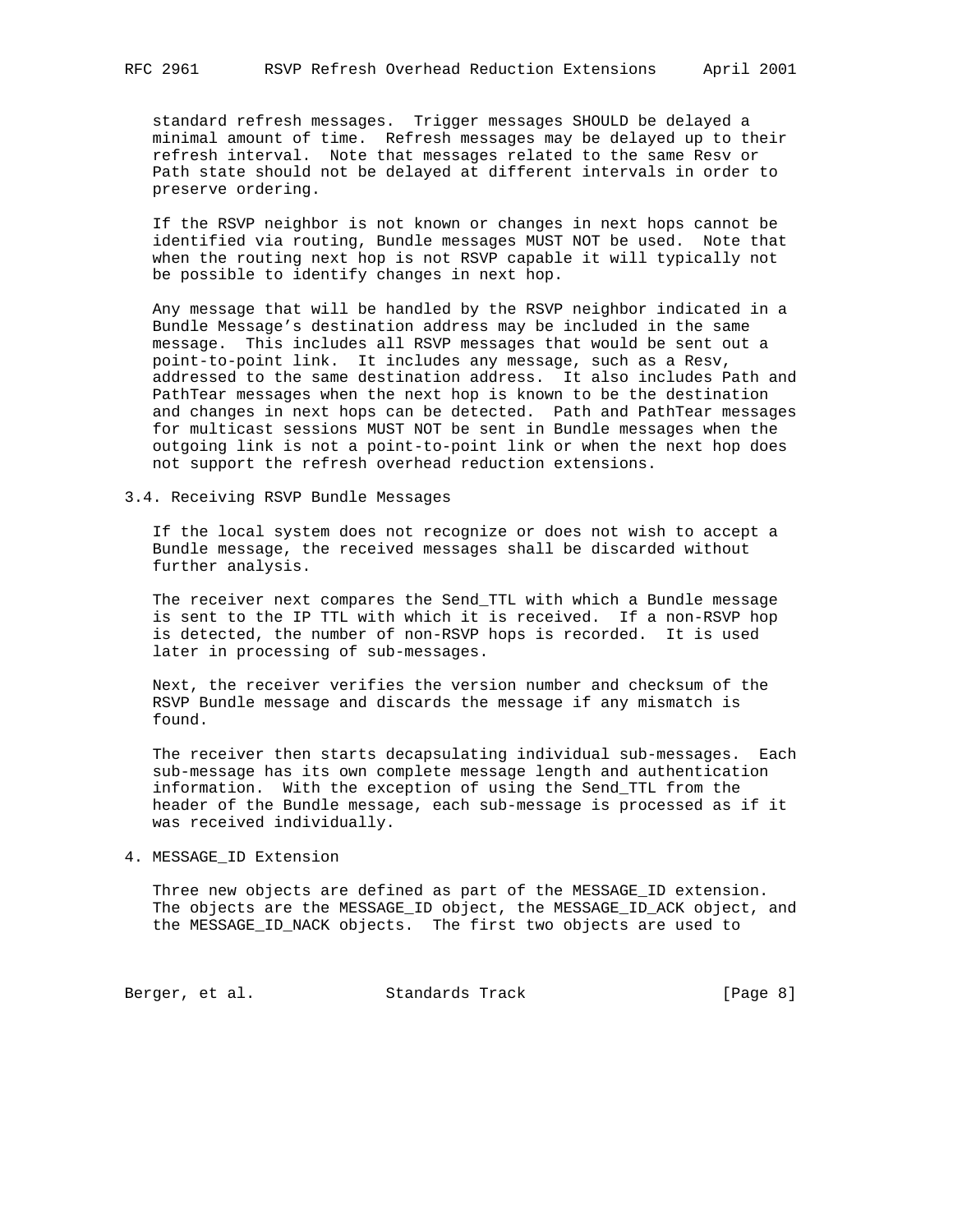support acknowledgments and reliable RSVP message delivery. The last object is used to support the summary refresh extension described in Section 5. The MESSAGE\_ID object can also be used to simply provide a shorthand indication of when the message carrying the object is a refresh message. Such information can be used by the receiving node to reduce refresh processing requirements.

 Message identification and acknowledgment is done on a per hop basis. All types of MESSAGE\_ID objects contain a message identifier. The identifier MUST be unique on a per object generator's IP address basis. No more than one MESSAGE\_ID object may be included in an RSVP message. Each message containing a MESSAGE\_ID object may be acknowledged via a MESSAGE\_ID\_ACK object, when so indicated. MESSAGE\_ID\_ACK and MESSAGE\_ID\_NACK objects may be sent piggy-backed in unrelated RSVP messages or in RSVP Ack messages. RSVP messages carrying any of the three object types may be included in a bundle message. When included, each object is treated as if it were contained in a standard, non-bundled, RSVP message.

# 4.1. Modification of Standard Message Formats

 The MESSAGE\_ID, MESSAGE\_ID\_ACK and MESSAGE\_ID\_NACK objects may be included in the standard RSVP messages, as defined in [RFC2205]. When included, one or more MESSAGE\_ID\_ACK or MESSAGE\_ID\_NACK objects MUST immediately follow the INTEGRITY object. When no INTEGRITY object is present, the MESSAGE\_ID\_ACK or MESSAGE\_ID\_NACK objects MUST immediately follow the message or sub-message header. Only one MESSAGE\_ID object MAY be included in a message or sub-message and it MUST follow any present MESSAGE\_ID\_ACK or MESSAGE\_ID\_NACK objects. When no MESSAGE\_ID\_ACK or MESSAGE\_ID\_NACK objects are present, the MESSAGE ID object MUST immediately follow the INTEGRITY object. When no INTEGRITY object is present, the MESSAGE\_ID object MUST immediately follow the message or sub-message header.

 The ordering of the ACK objects for all standard RSVP messages is: <Common Header> [ <INTEGRITY> ] [ [<MESSAGE\_ID\_ACK> | <MESSAGE\_ID\_NACK>] ... ] [ <MESSAGE\_ID> ]

Berger, et al. Standards Track [Page 9]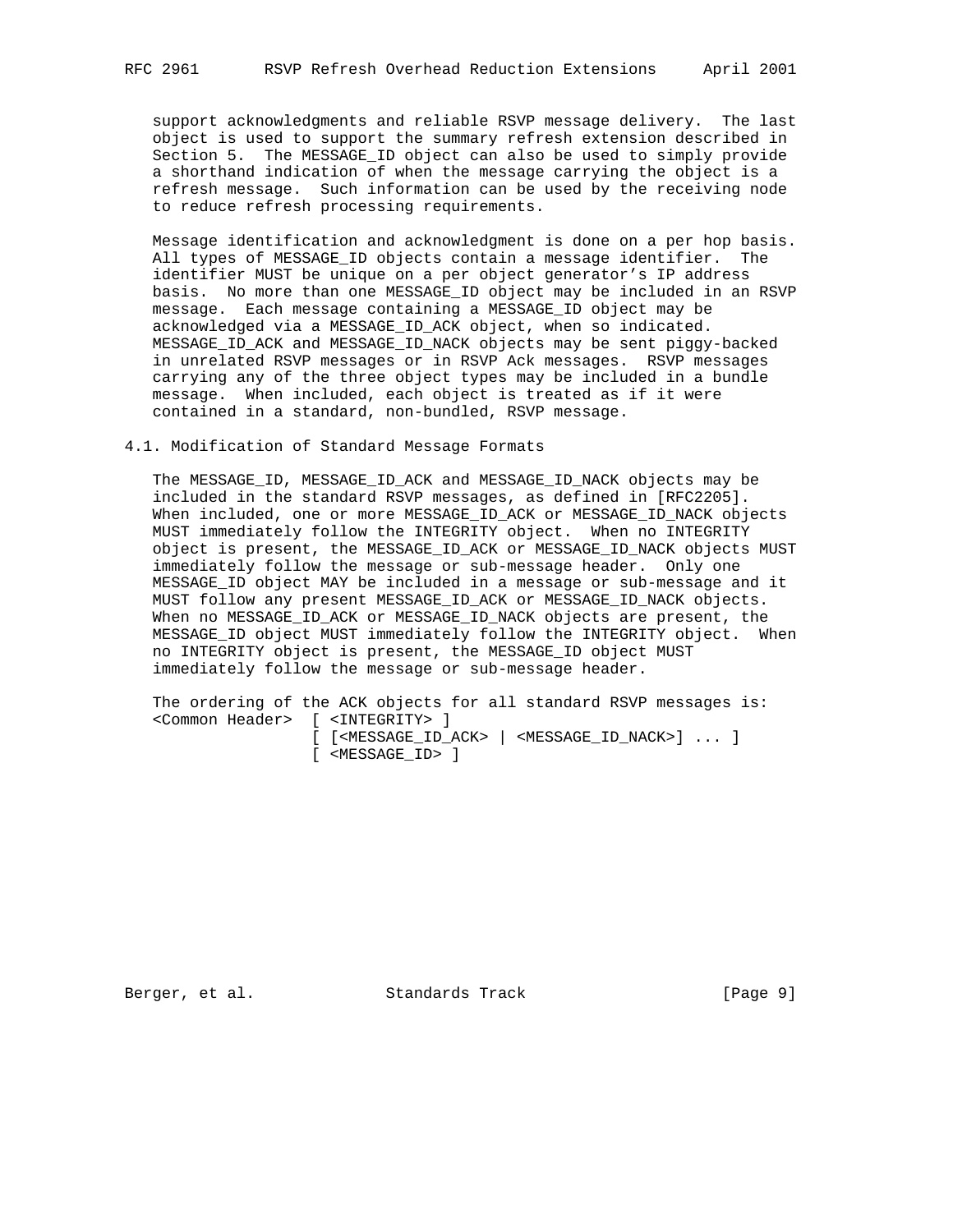```
4.2. MESSAGE_ID Objects
   MESSAGE_ID Class = 23
   MESSAGE_ID object
     Class = MESSAGE_ID Class, C_Type = 1
0 1 2 3
      0 1 2 3 4 5 6 7 8 9 0 1 2 3 4 5 6 7 8 9 0 1 2 3 4 5 6 7 8 9 0 1
      +-+-+-+-+-+-+-+-+-+-+-+-+-+-+-+-+-+-+-+-+-+-+-+-+-+-+-+-+-+-+-+-+
        Flags | Epoch
      +-+-+-+-+-+-+-+-+-+-+-+-+-+-+-+-+-+-+-+-+-+-+-+-+-+-+-+-+-+-+-+-+
                        Message_Identifier
      +-+-+-+-+-+-+-+-+-+-+-+-+-+-+-+-+-+-+-+-+-+-+-+-+-+-+-+-+-+-+-+-+
     Flags: 8 bits
```
0x01 = ACK\_Desired flag

 Indicates that the sender requests the receiver to send an acknowledgment for the message.

Epoch: 24 bits

 A value that indicates when the Message\_Identifier sequence has reset. SHOULD be randomly generated each time a node reboots or the RSVP agent is restarted. The value SHOULD NOT be the same as was used when the node was last operational. This value MUST NOT be changed during normal operation.

Message\_Identifier: 32 bits

 When combined with the message generator's IP address, the Message\_Identifier field uniquely identifies a message. The values placed in this field change incrementally and only decrease when the Epoch changes or when the value wraps.

Berger, et al. Standards Track [Page 10]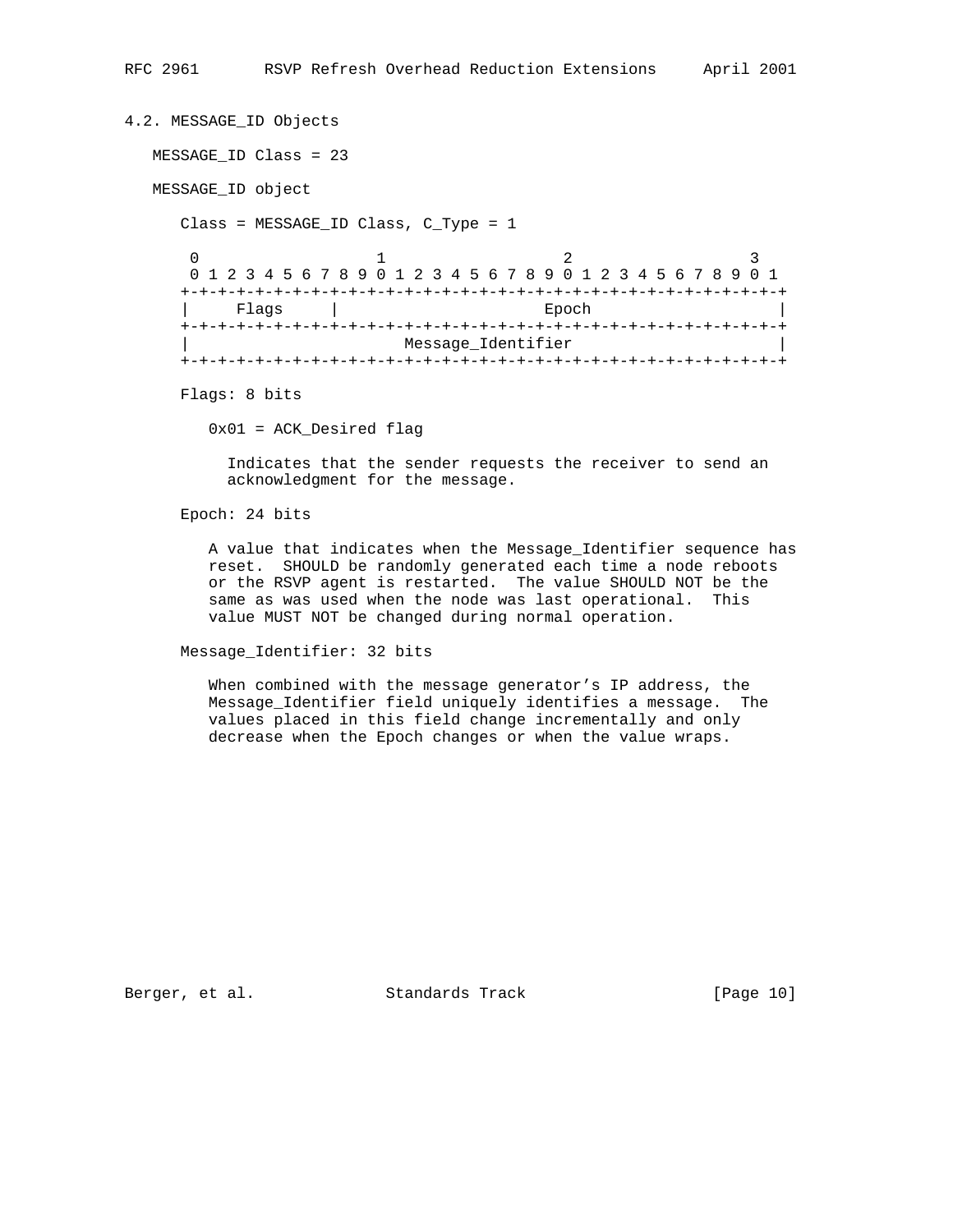4.3. MESSAGE\_ID\_ACK and MESSAGE\_ID\_NACK Objects

```
MESSAGE ID ACK Class = 24
   MESSAGE_ID_ACK object
      Class = MESSAGE_ID_ACK Class, C_Type = 1
0 1 2 3
      0 1 2 3 4 5 6 7 8 9 0 1 2 3 4 5 6 7 8 9 0 1 2 3 4 5 6 7 8 9 0 1
      +-+-+-+-+-+-+-+-+-+-+-+-+-+-+-+-+-+-+-+-+-+-+-+-+-+-+-+-+-+-+-+-+
         Flags | Epoch
      +-+-+-+-+-+-+-+-+-+-+-+-+-+-+-+-+-+-+-+-+-+-+-+-+-+-+-+-+-+-+-+-+
                          Message_Identifier
      +-+-+-+-+-+-+-+-+-+-+-+-+-+-+-+-+-+-+-+-+-+-+-+-+-+-+-+-+-+-+-+-+
      Flags: 8 bits
        No flags are currently defined. This field MUST be zero on
         transmission and ignored on receipt.
      Epoch: 24 bits
         The Epoch field copied from the message being acknowledged.
      Message_Identifier: 32 bits
         The Message_Identifier field copied from the message being
         acknowledged.
   MESSAGE_ID_NACK object
      Class = MESSAGE_ID_ACK Class, C_Type = 2
         Definition is the same as the MESSAGE_ID_ACK object.
```
4.4. Ack Message Format

 Ack messages carry one or more MESSAGE\_ID\_ACK or MESSAGE\_ID\_NACK objects. They MUST NOT contain any MESSAGE\_ID objects. Ack messages are sent between neighboring RSVP nodes. The IP destination address of an Ack message is the unicast address of the node that generated the message(s) being acknowledged. For messages with RSVP\_HOP objects, such as Path and Resv messages, the address is found in the RSVP\_HOP object. For other messages, such as ResvConf, the associated IP address is the source address in the IP header. The IP source address is an address of the node that sends the Ack message.

Berger, et al. Standards Track [Page 11]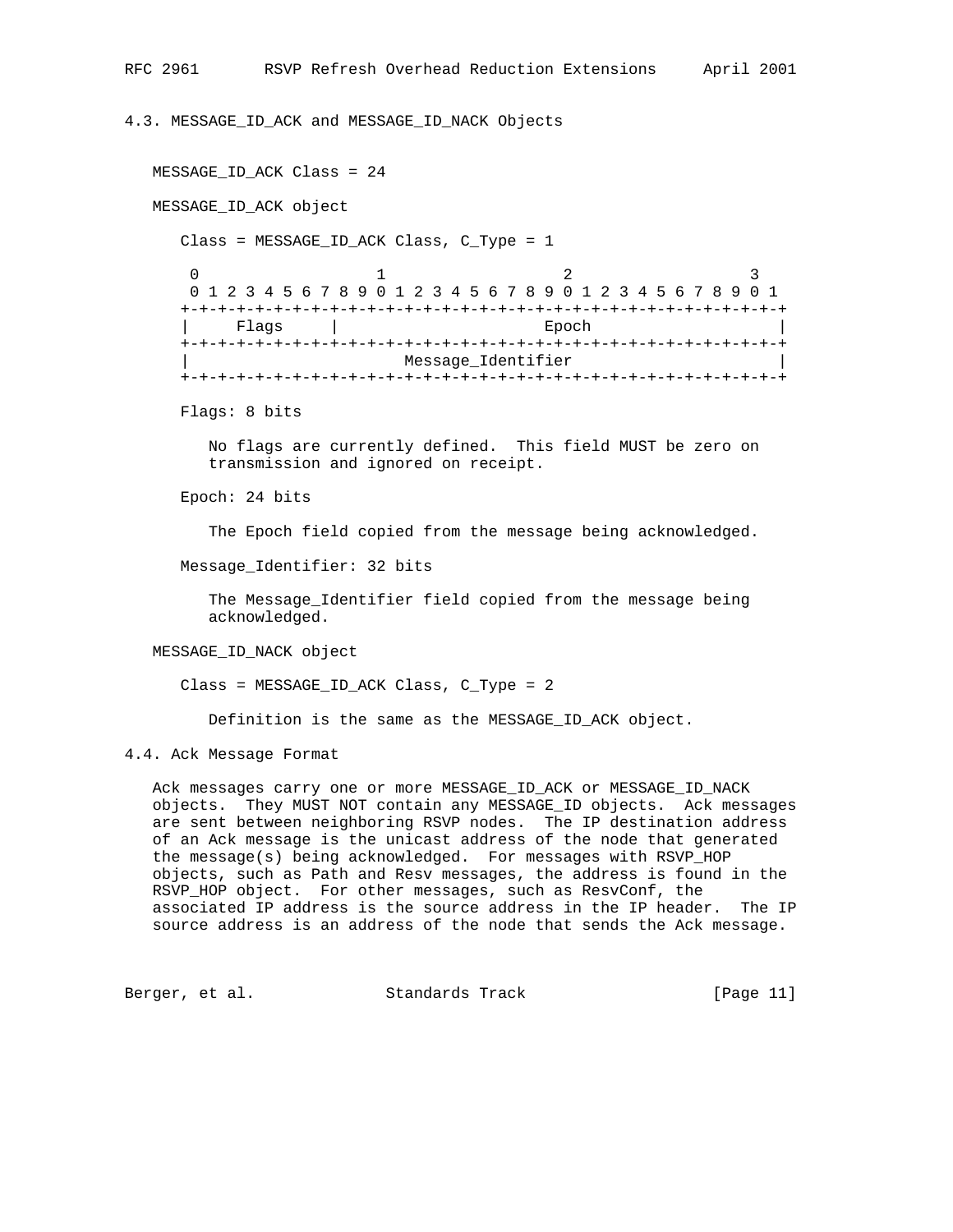The Ack message format is as follows:

 <ACK Message> ::= <Common Header> [ <INTEGRITY> ] <MESSAGE\_ID\_ACK> | <MESSAGE\_ID\_NACK> [ [<MESSAGE\_ID\_ACK> | <MESSAGE\_ID\_NACK>] ... ]

 For Ack messages, the Msg Type field of the Common Header MUST be set to 13.

 Section 4.6 provides guidance on when an Ack message should be used and when MESSAGE\_ID objects should be sent piggy-backed in other RSVP messages.

4.5. MESSAGE\_ID Object Usage

 The MESSAGE\_ID object may be included in any RSVP message other than the Ack and Bundle messages. The MESSAGE\_ID object is always generated and processed over a single hop between RSVP neighbors. The IP address of the object generator, i.e., the node that creates the object, is represented in a per RSVP message type specific fashion. For messages with RSVP\_HOP objects, such as Path and Resv messages, the generator's IP address is found in the RSVP\_HOP object. For other messages, such as ResvConf message, the generator's IP address is the source address in the IP header. Note that MESSAGE\_ID objects can only be used in a Bundle sub-messages, but not in a Bundle message. As is always the case with the Bundle message, each sub-message is processed as if it was received individually. This includes processing of MESSAGE\_ID objects.

 The Epoch field contains a generator selected value. The value is used to indicate when the sender resets the values used in the Message\_Identifier field. On startup, a node SHOULD randomly select a value to be used in the Epoch field. The node SHOULD ensure that the selected value is not the same as was used when the node was last operational. The value MUST NOT be changed unless the node or the RSVP agent is restarted.

 The Message\_Identifier field contains a generator selected value. This value, when combined with the generator's IP address, identifies a particular RSVP message and the specific state information it represents. The combination of Message\_Identifier and Epoch can also be used to detect out of order messages. When a node is sending a refresh message with a MESSAGE\_ID object, it SHOULD use the same Message\_Identifier value that was used in the RSVP message that first advertised the state being refreshed. When a node is sending a trigger message, the Message\_Identifier value MUST have a value that is greater than any other value previously used with the same Epoch field value. A value is considered to have been used when it has

Berger, et al. Standards Track [Page 12]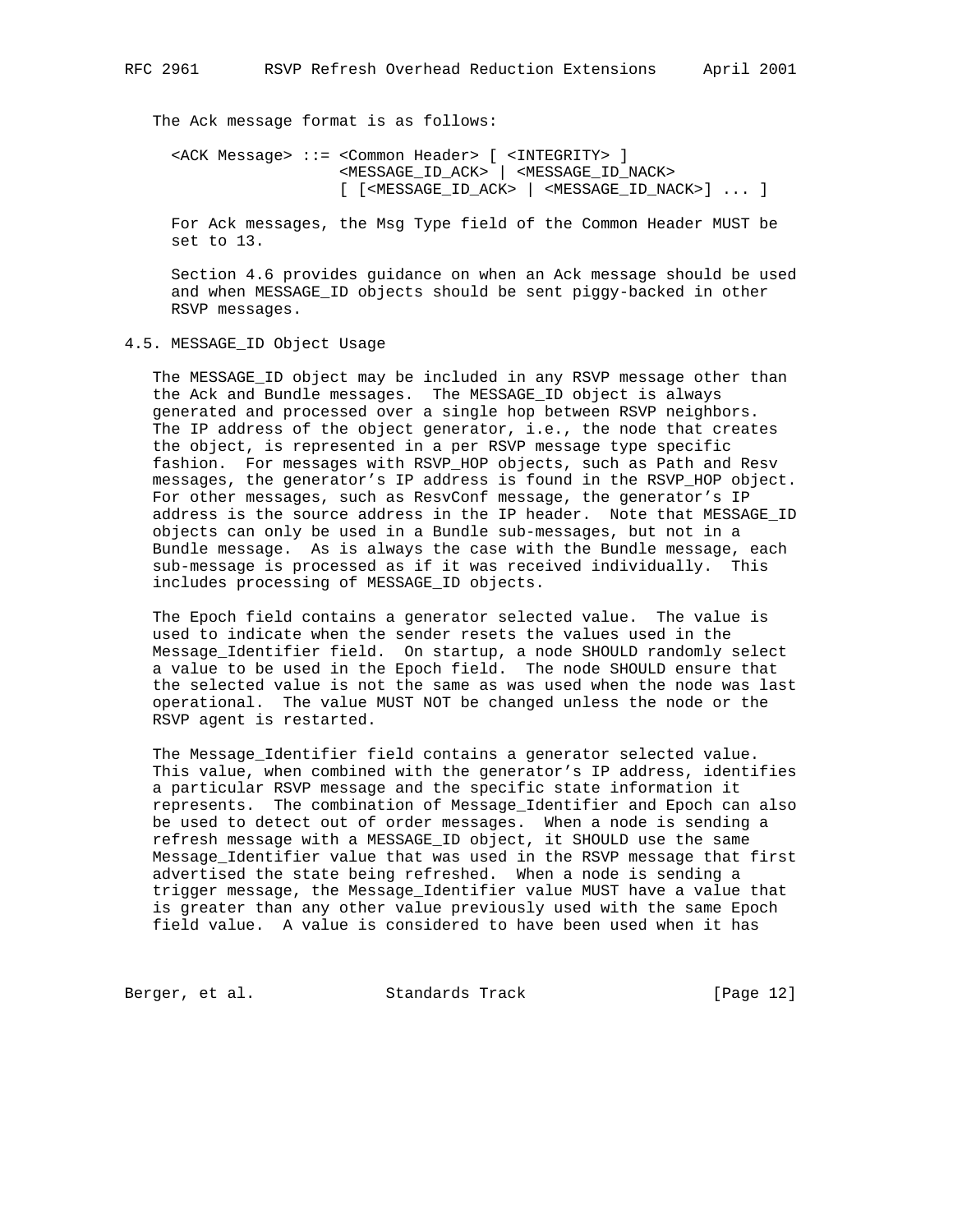been sent in any message using the associated IP address with the same Epoch field value.

 The ACK\_Desired flag is set when the MESSAGE\_ID object generator wants a MESSAGE\_ID\_ACK object sent in response to the message. Such information can be used to ensure reliable delivery of RSVP messages in the face of network loss. Nodes setting the ACK\_Desired flag SHOULD retransmit unacknowledged messages at a more rapid interval than the standard refresh period until the message is acknowledged or until a "rapid" retry limit is reached. Rapid retransmission rate MUST be based on the exponential exponential back-off procedures defined in section 6. The ACK\_Desired flag will typically be set only in trigger messages. The ACK\_Desired flag MAY be set in refresh messages. Issues relate to multicast sessions are covered in a later section.

 Nodes processing incoming MESSAGE\_ID objects SHOULD check to see if a newly received message is out of order and can be ignored. Out of order messages SHOULD be ignored, i.e., silently dropped. Out of order messages can be identified by examining the values in the Epoch and Message\_Identifier fields. To determine ordering, the received Epoch value must match the value previously received from the message sender. If the values differ then the receiver MUST NOT treat the message as out of order. When the Epoch values match and the Message\_Identifier value is less than the largest value previously received from the sender, then the receiver SHOULD check the value previously received for the state associated with the message. This check should be performed for any message that installs or changes state. (Includes at least: Path, Resv, PathTear, ResvTear, PathErr and ResvErr.) If no local state information can be associated with the message, the receiver MUST NOT treat the message as out of order. If local state can be associated with the message and the received Message\_Identifier value is less than the most recently received value associated with the state, the message SHOULD be treated as being out of order.

 Note that the 32-bit Message\_Identifier value MAY wrap. To cover the wrap case, the following expression may be used to test if a newly received Message\_Identifier value is less than a previously received value:

```
if ((int) old_id - (int) new_id > 0) {
  new value is less than old value;
 }
```
 MESSAGE\_ID objects of messages that are not out of order SHOULD be used to aid in determining if the message represents new state or a state refresh. Note that state is only refreshed in Path and Resv

Berger, et al. Standards Track [Page 13]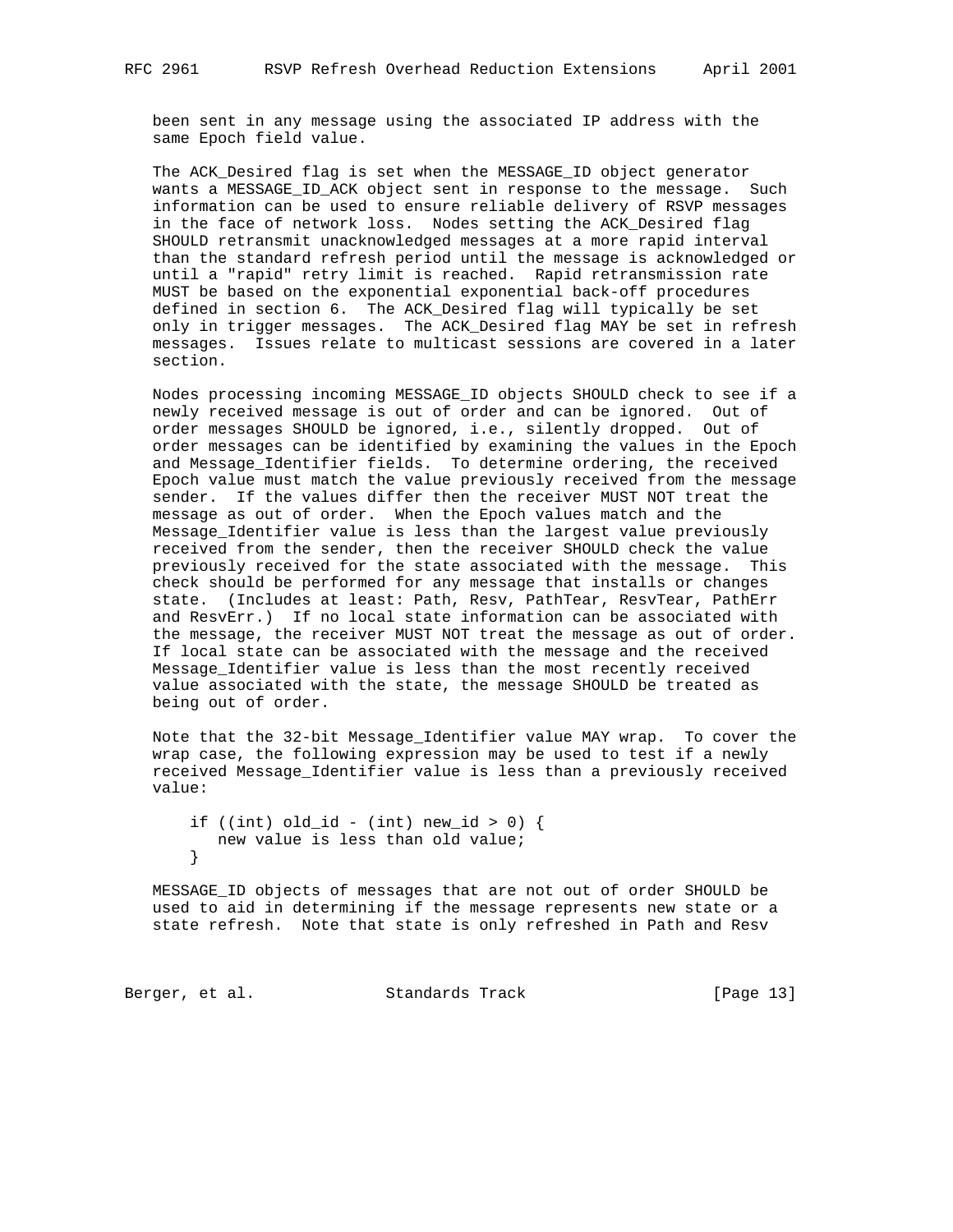messages. If the received Epoch values differs from the value previously received from the message sender, the message is a trigger message and the receiver MUST fully process the message. If a Path or Resv message contains the same Message\_Identifier value that was used in the most recently received message for the same session and, for Path messages, SENDER\_TEMPLATE then the receiver SHOULD treat the message as a state refresh. If the Message\_Identifier value is greater than the most recently received value, the receiver MUST fully processes the message. When fully processing a Path or Resv message, the receiver MUST store the received Message\_Identifier value as part of the local Path or Resv state for future reference.

 Nodes receiving a non-out of order message containing a MESSAGE\_ID object with the ACK\_Desired flag set, SHOULD respond with a MESSAGE\_ID\_ACK object. Note that MESSAGE\_ID objects received in messages containing errors, i.e., are not syntactically valid, MUST NOT be acknowledged. PathErr and ResvErr messages SHOULD be treated as implicit acknowledgments.

# 4.6. MESSAGE\_ID\_ACK Object and MESSAGE\_ID\_NACK Object Usage

 The MESSAGE\_ID\_ACK object is used to acknowledge receipt of messages containing MESSAGE\_ID objects that were sent with the ACK\_Desired flag set. A MESSAGE\_ID\_ACK object MUST NOT be generated in response to a received MESSAGE\_ID object when the ACK\_Desired flag is not set.

 The MESSAGE\_ID\_NACK object is used as part of the summary refresh extension. The generation and processing of MESSAGE\_ID\_NACK objects is described in further detail in Section 5.4.

MESSAGE ID ACK and MESSAGE ID NACK objects MAY be sent in any RSVP message that has an IP destination address matching the generator of the associated MESSAGE\_ID object. This means that the objects will not typically be included in the non hop-by-hop Path, PathTear and ResvConf messages. When no appropriate message is available, one or more objects SHOULD be sent in an Ack message. Implementations SHOULD include MESSAGE\_ID\_ACK and MESSAGE\_ID\_NACK objects in standard RSVP messages when possible.

 Implementations SHOULD limit the amount of time that an object is delayed in order to be piggy-backed or sent in an Ack message. Different limits may be used for MESSAGE\_ID\_ACK and MESSAGE\_ID\_NACK objects. MESSAGE\_ID\_ACK objects are used to detect link transmission losses. If an ACK object is delayed too long, the corresponding message will be retransmitted. To avoid such retransmission, ACK objects SHOULD be delayed a minimal amount of time. A delay time equal to the link transit time MAY be used. MESSAGE\_ID\_NACK objects may be delayed an independent and longer time, although additional

Berger, et al. Standards Track [Page 14]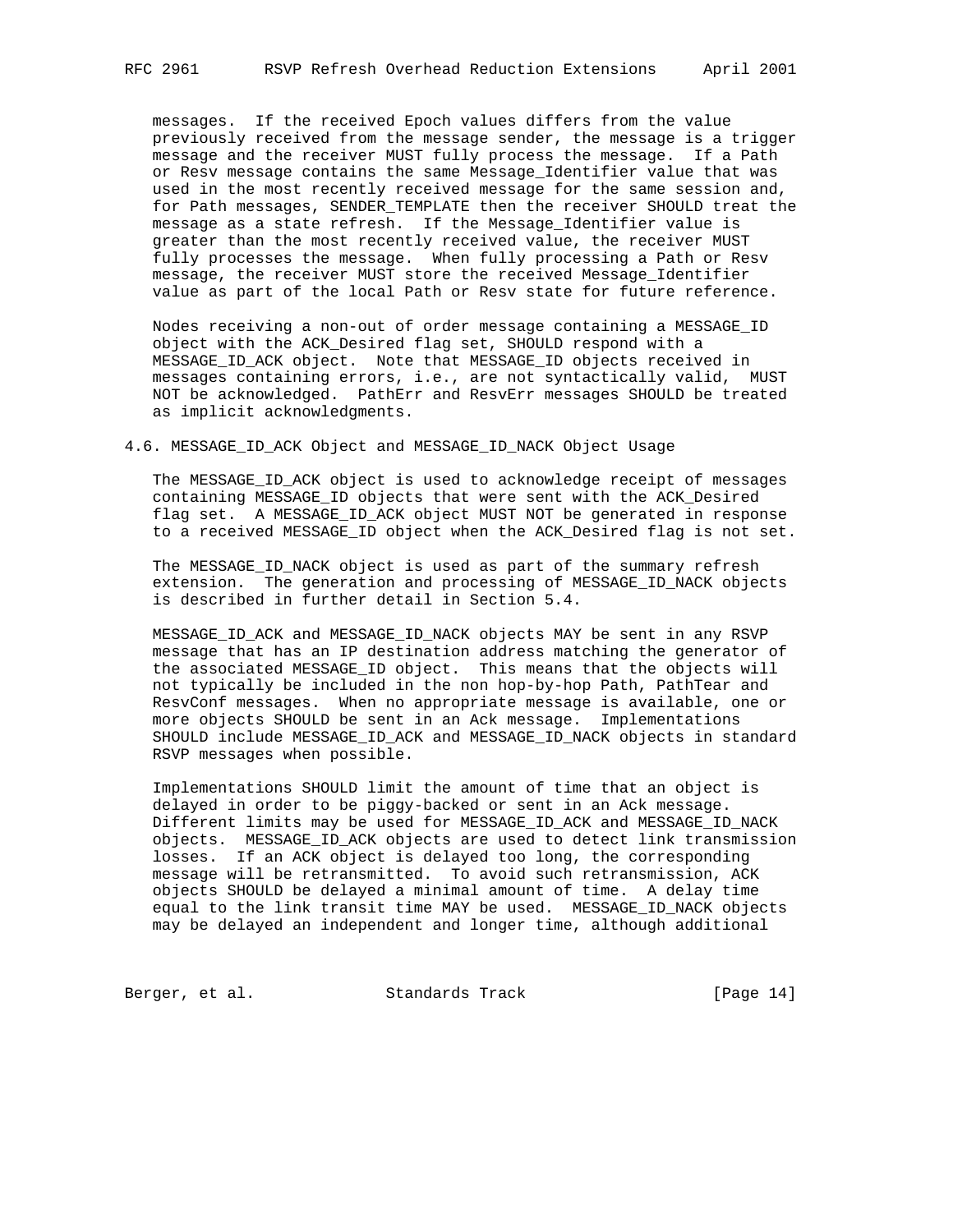delay increases the amount of time a desired reservation is not installed.

# 4.7. Multicast Considerations

 Path and PathTear messages may be sent to IP multicast destination addresses. When the destination is a multicast address, it is possible that a single message containing a single MESSAGE\_ID object will be received by multiple RSVP next hops. When the ACK\_Desired flag is set in this case, acknowledgment processing is more complex.

 There are a number of issues to be addressed including ACK implosion, number of acknowledgments to be expected and handling of new receivers.

 ACK implosion occurs when each receiver responds to the MESSAGE\_ID object at approximately the same time. This can lead to a potentially large number of MESSAGE\_ID\_ACK objects being simultaneously delivered to the message generator. To address this case, the receiver MUST wait a random interval prior to acknowledging a MESSAGE\_ID object received in a message destined to a multicast address. The random interval SHOULD be between zero (0) and a configured maximum time. The configured maximum SHOULD be set in proportion to the refresh and "rapid" retransmission interval, i.e, such that the maximum time before sending an acknowledgment does not result in retransmission. It should be noted that ACK implosion is being addressed by spreading acknowledgments out in time, not by ACK suppression.

 A more fundamental issue is the number of acknowledgments that the upstream node, i.e., the message generator, should expect. The number of acknowledgments that should be expected is the same as the number of RSVP next hops. In the router-to-router case, the number of next hops can often be obtained from routing. When hosts are either the upstream node or the next hops, the number of next hops will typically not be readily available. Another case where the number of RSVP next hops will typically not be known is when there are non-RSVP routers between the message generator and the RSVP next hops.

 When the number of next hops is not known, the message generator SHOULD only expect a single response. The result of this behavior will be special retransmission handling until the message is delivered to at least one next hop, then followed by standard RSVP refreshes. Refresh messages will synchronize state with any next hops that don't receive the original message.

Berger, et al. Standards Track [Page 15]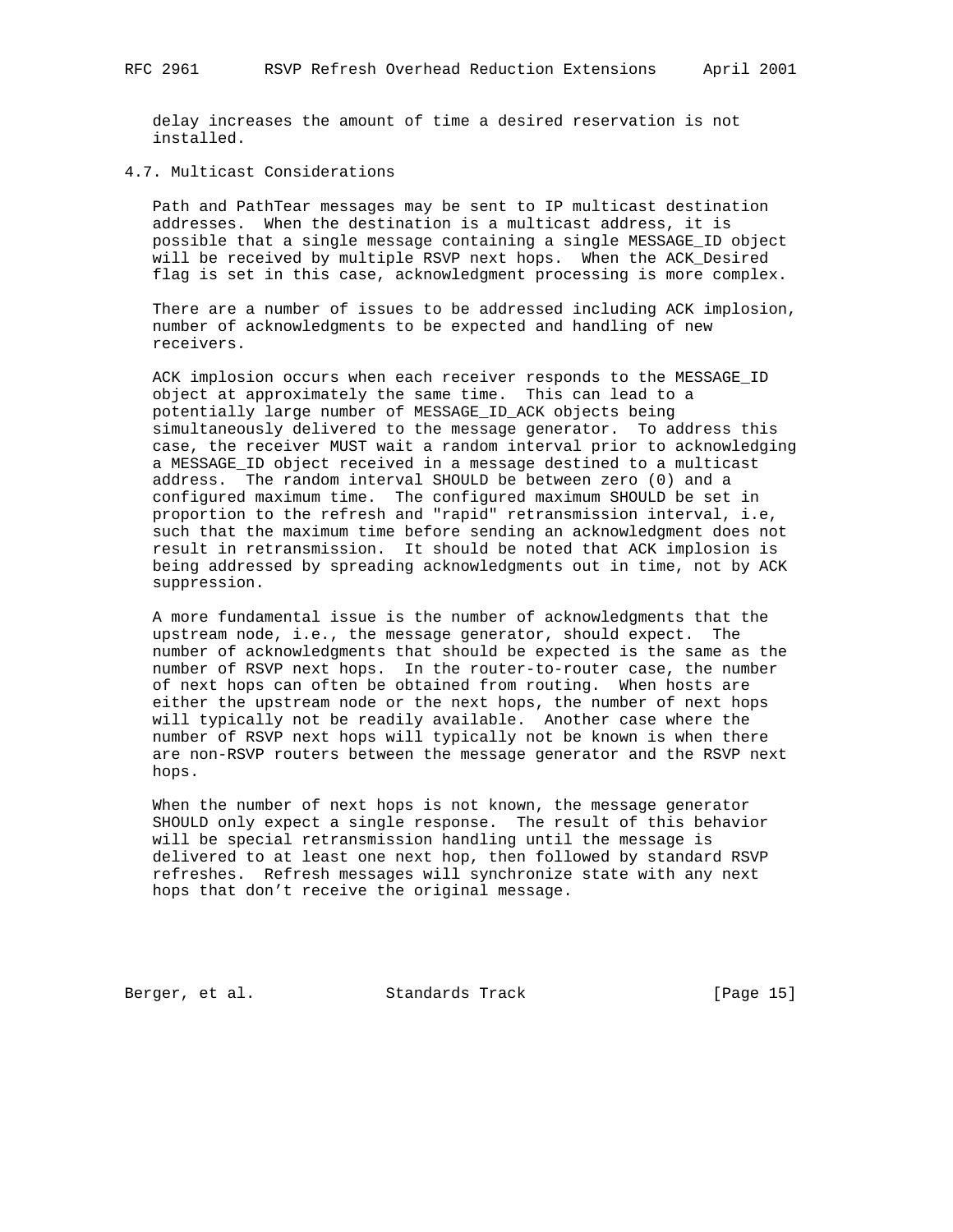### 4.7.1. Reference RSVP/Routing Interface

 When using the MESSAGE\_ID extension with multicast sessions it is preferable for RSVP to obtain the number of next hops from routing and to be notified when that number changes. The interface between routing and RSVP is purely an implementation issue. Since RSVP [RFC2205] describes a reference routing interface, a version of the RSVP/routing interface updated to provide number of next hop information is presented. See [RFC2205] for previously defined parameters and function description.

- o Route Query Mcast\_Route\_Query( [ SrcAddress, ] DestAddress, Notify\_flag ) -> [ IncInterface, ] OutInterface\_list, NHops\_list o Route Change Notification
- Mcast\_Route\_Change( ) -> [ SrcAddress, ] DestAddress, [ IncInterface, ] OutInterface\_list, NHops\_list

 NHops\_list provides the number of multicast group members reachable via each OutInterface\_list entry.

#### 4.8. Compatibility

 All nodes sending messages with the Refresh-Reduction-Capable bit set will support the MESSAGE\_ID Extension. There are no backward compatibility issues raised by the MESSAGE\_ID Class with nodes that do not set the Refresh-Reduction-Capable bit. The MESSAGE\_ID Class has an assigned value whose form is 0bbbbbbb. Per RSVP [RFC2205], classes with values of this form must be rejected with an "Unknown Object Class" error by nodes not supporting the class. When the receiver of a MESSAGE\_ID object does not support the class, a corresponding error message will be generated. The generator of the MESSAGE ID object will see the error and then MUST re-send the original message without the MESSAGE\_ID object. In this case, the message generator MAY still choose to retransmit messages at the "rapid" retransmission interval. Lastly, since the MESSAGE\_ID\_ACK class can only be issued in response to the MESSAGE\_ID object, there are no possible issues with this class or Ack messages. A node MAY support the MESSAGE\_ID Extension without supporting the other refresh overhead reduction extensions.

Berger, et al. Standards Track [Page 16]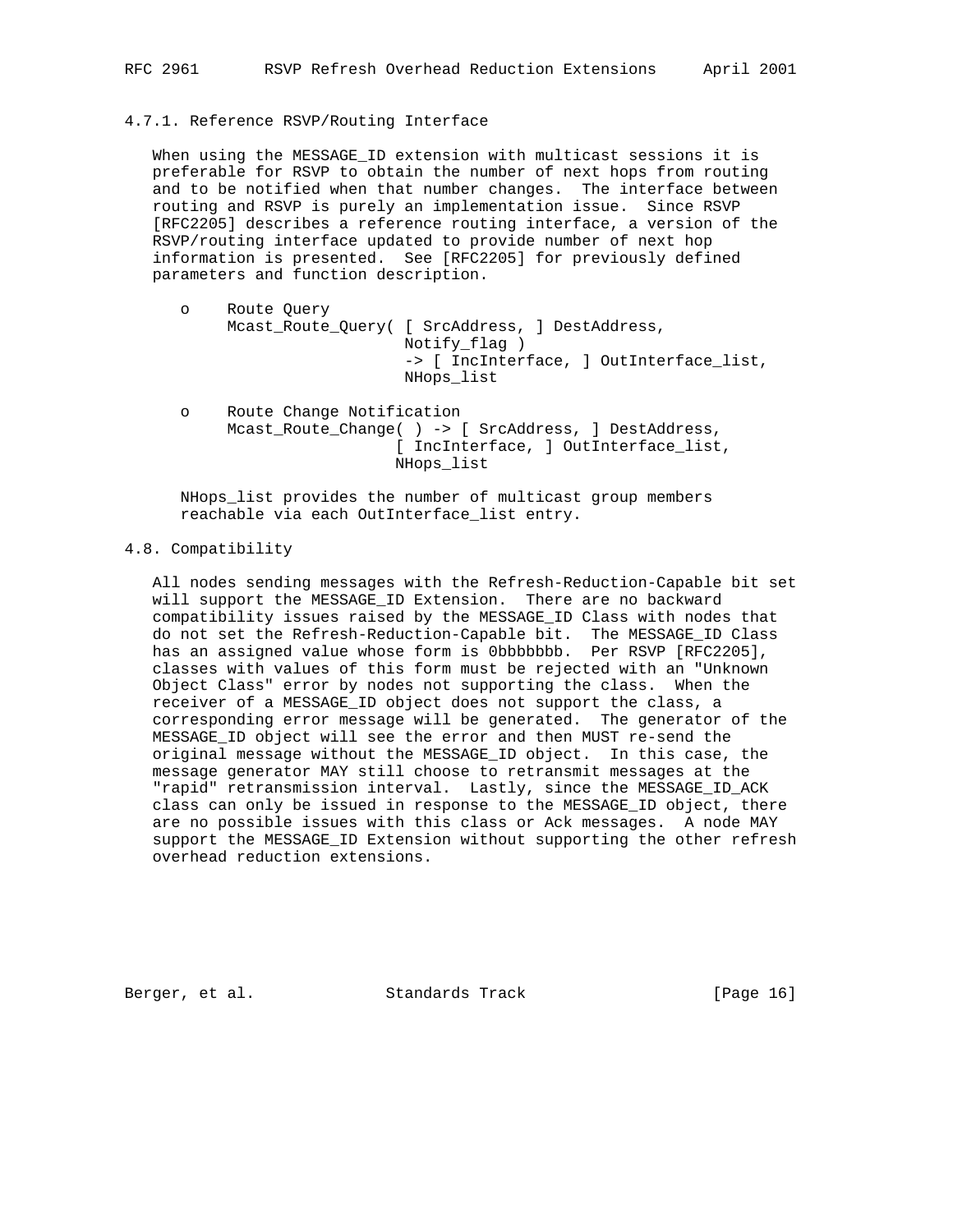## 5. Summary Refresh Extension

 The summary refresh extension enables the refreshing of RSVP state without the transmission of standard Path or Resv messages. The benefits of the described extension are that it reduces the amount of information that must be transmitted and processed in order to maintain RSVP state synchronization. Importantly, the described extension preserves RSVP's ability to handle non-RSVP next hops and to adjust to changes in routing. This extension cannot be used with Path or Resv messages that contain any change from previously transmitted messages, i.e., are trigger messages.

 The summary refresh extension builds on the previously defined MESSAGE\_ID extension. Only state that was previously advertised in Path and Resv messages containing MESSAGE\_ID objects can be refreshed via the summary refresh extension.

 The summary refresh extension uses the objects and the ACK message previously defined as part of the MESSAGE\_ID extension, and a new Srefresh message. The new message carries a list of Message\_Identifier fields corresponding to the Path and Resv trigger messages that established the state. The Message\_Identifier fields are carried in one of three Srefresh related objects. The three objects are the MESSAGE\_ID LIST object, the MESSAGE\_ID SRC\_LIST object, and the MESSAGE\_ID MCAST\_LIST object.

 The MESSAGE\_ID LIST object is used to refresh all Resv state, and Path state of unicast sessions. It is made up of a list of Message\_Identifier fields that were originally advertised in MESSAGE\_ID objects. The other two objects are used to refresh Path state of multicast sessions. A node receiving a summary refresh for multicast path state will at times need source and group information. These two objects provide this information. The objects differ in the information they contain and how they are sent. Both carry Message\_Identifier fields and corresponding source IP addresses. The MESSAGE\_ID SRC\_LIST is sent in messages addressed to the session's multicast IP address. The MESSAGE\_ID MCAST\_LIST object adds the group address and is sent in messages addressed to the RSVP next hop. The MESSAGE\_ID MCAST\_LIST is normally used on point-to-point links.

 An RSVP node receiving an Srefresh message, matches each listed Message\_Identifier field with installed Path or Resv state. All matching state is updated as if a normal RSVP refresh message has been received. If matching state cannot be found, then the Srefresh message sender is notified via a refresh NACK.

Berger, et al. Standards Track [Page 17]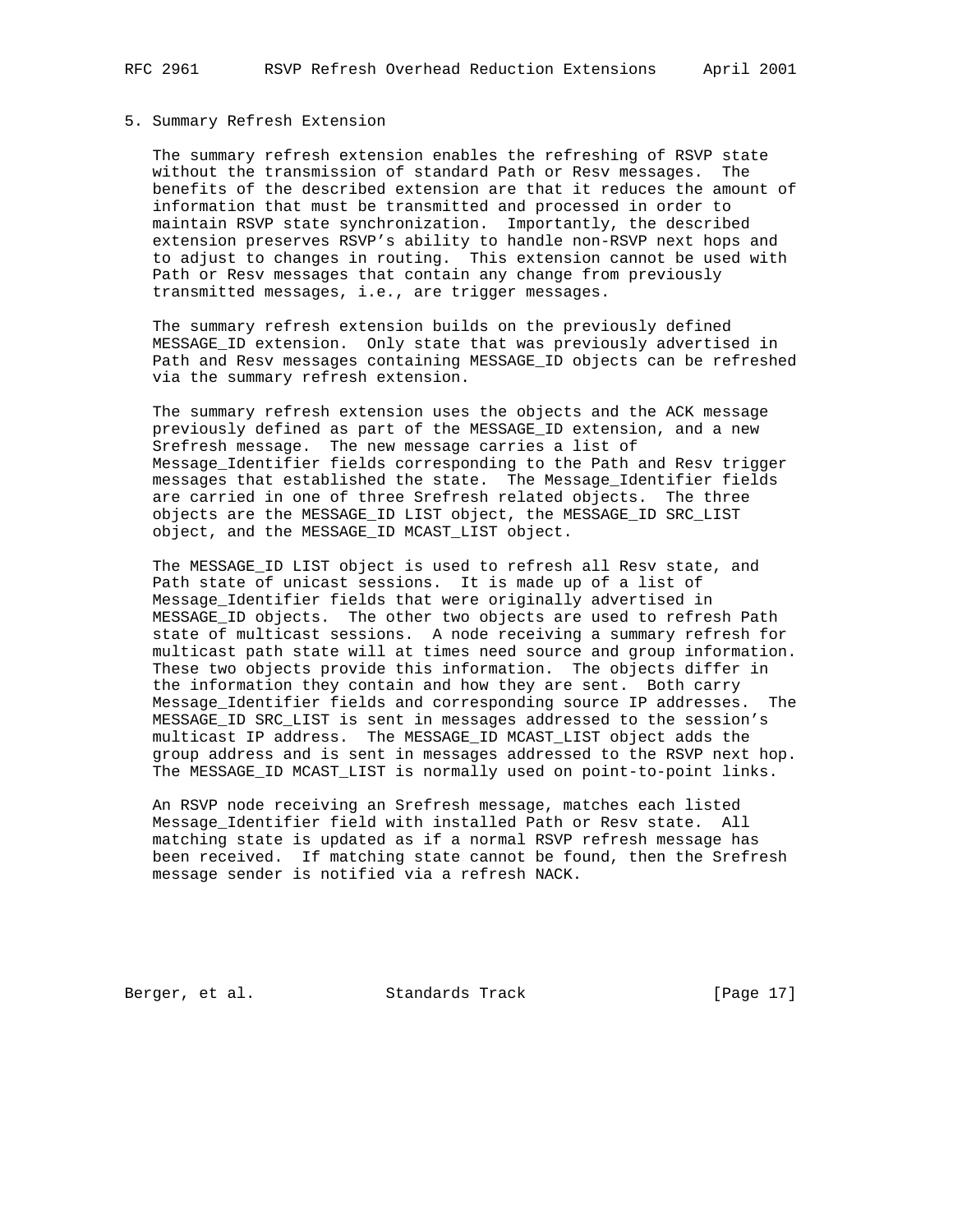A refresh NACK is sent via the MESSAGE\_ID\_NACK object. As described in the previous section, the rules for sending a MESSAGE\_ID\_NACK object are the same as for sending a MESSAGE\_ID\_ACK object. This includes sending MESSAGE\_ID\_NACK object both piggy-backed in unrelated RSVP messages or in RSVP ACK messages.

# 5.1. MESSAGE\_ID LIST, SRC\_LIST and MCAST\_LIST Objects

MESSAGE\_ID LIST object

MESSAGE\_ID\_LIST Class = 25

Class = MESSAGE\_ID\_LIST Class, C\_Type = 1

|               | 0 1 2 3 4 5 6 7 8 9 0 1 2 3 4 5 6 7 8 9 0 1 2 3 4 5 6 7 8 9 0 1 |                    |  |  |
|---------------|-----------------------------------------------------------------|--------------------|--|--|
|               |                                                                 |                    |  |  |
| Flaqs<br>$+-$ |                                                                 | Epoch              |  |  |
|               |                                                                 | Message_Identifier |  |  |
|               |                                                                 |                    |  |  |
|               |                                                                 |                    |  |  |
|               |                                                                 |                    |  |  |
|               |                                                                 |                    |  |  |
| $+ - + - +$   |                                                                 |                    |  |  |
|               |                                                                 | Message_Identifier |  |  |
| $+-+$         |                                                                 |                    |  |  |

Flags: 8 bits

 No flags are currently defined. This field MUST be zero on transmission and ignored on receipt.

Epoch: 24 bits

 The Epoch field from the MESSAGE\_ID object corresponding to the trigger message that advertised the state being refreshed.

Message\_Identifier: 32 bits

 The Message\_Identifier field from the MESSAGE\_ID object corresponding to the trigger message that advertised the state being refreshed. One or more Message\_Identifiers may be included.

Berger, et al. Standards Track [Page 18]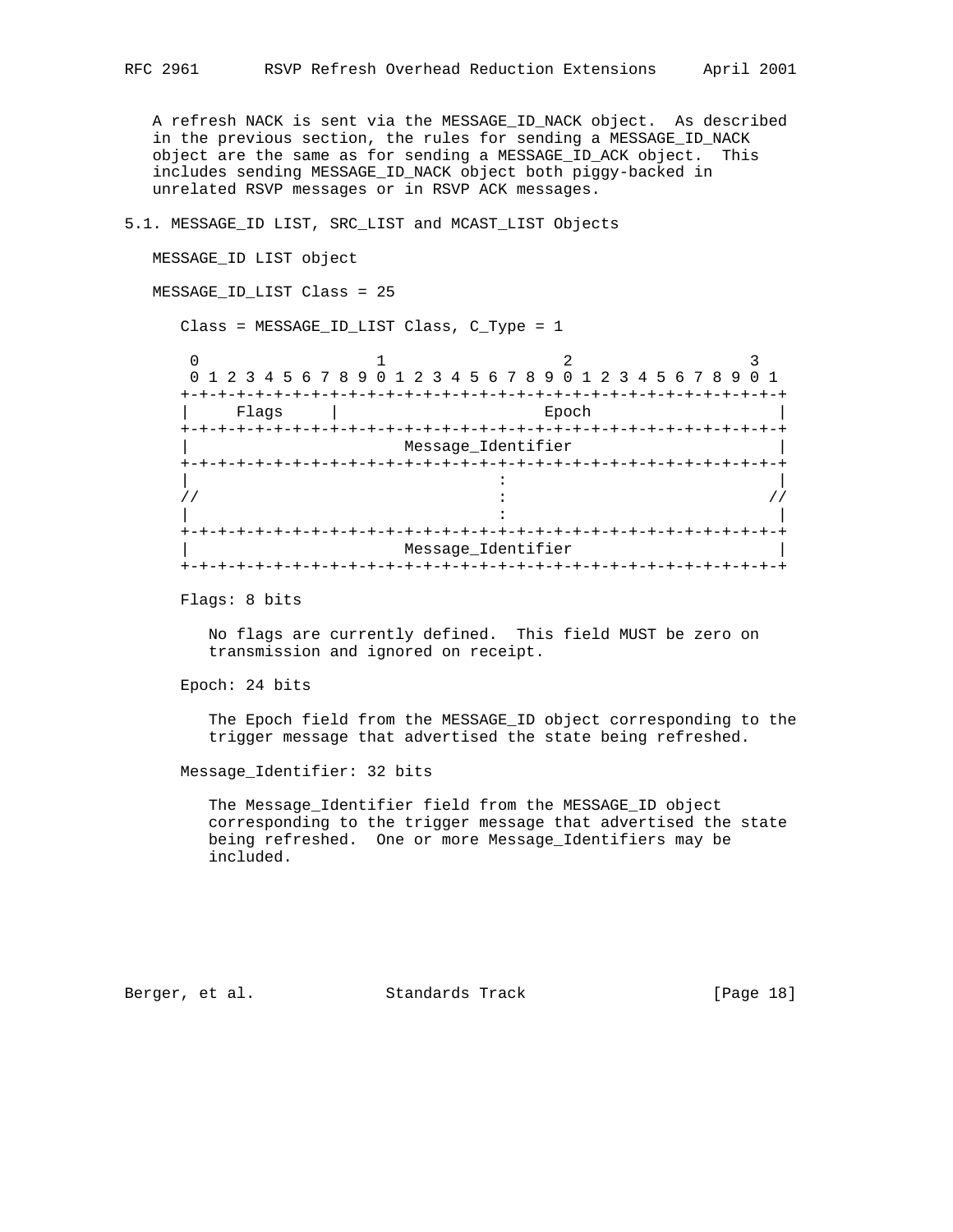IPv4/MESSAGE\_ID SRC\_LIST object

 Class = MESSAGE\_ID\_LIST Class, C\_Type = 2  $0$  1 2 3 0 1 2 3 4 5 6 7 8 9 0 1 2 3 4 5 6 7 8 9 0 1 2 3 4 5 6 7 8 9 0 1 +-+-+-+-+-+-+-+-+-+-+-+-+-+-+-+-+-+-+-+-+-+-+-+-+-+-+-+-+-+-+-+-+ | Flags | Epoch | +-+-+-+-+-+-+-+-+-+-+-+-+-+-+-+-+-+-+-+-+-+-+-+-+-+-+-+-+-+-+-+-+ | Source\_ | | Message\_Identifier\_Tuple | +-+-+-+-+-+-+-+-+-+-+-+-+-+-+-+-+-+-+-+-+-+-+-+-+-+-+-+-+-+-+-+-+ | : |  $\frac{1}{2}$  //  $\frac{1}{2}$  //  $\frac{1}{2}$  //  $\frac{1}{2}$  //  $\frac{1}{2}$  //  $\frac{1}{2}$  //  $\frac{1}{2}$  //  $\frac{1}{2}$  //  $\frac{1}{2}$  //  $\frac{1}{2}$  //  $\frac{1}{2}$  //  $\frac{1}{2}$  //  $\frac{1}{2}$  //  $\frac{1}{2}$  //  $\frac{1}{2}$  //  $\frac{1}{2}$  //  $\frac{1}{2}$  // | : | +-+-+-+-+-+-+-+-+-+-+-+-+-+-+-+-+-+-+-+-+-+-+-+-+-+-+-+-+-+-+-+-+ Source\_ Message\_Identifier\_Tuple +-+-+-+-+-+-+-+-+-+-+-+-+-+-+-+-+-+-+-+-+-+-+-+-+-+-+-+-+-+-+-+-+

Where a Source\_Message\_Identifier\_Tuple consists of:

| Message Identifier          |
|-----------------------------|
|                             |
| Source IP Address (4 bytes) |
|                             |

Berger, et al. Standards Track [Page 19]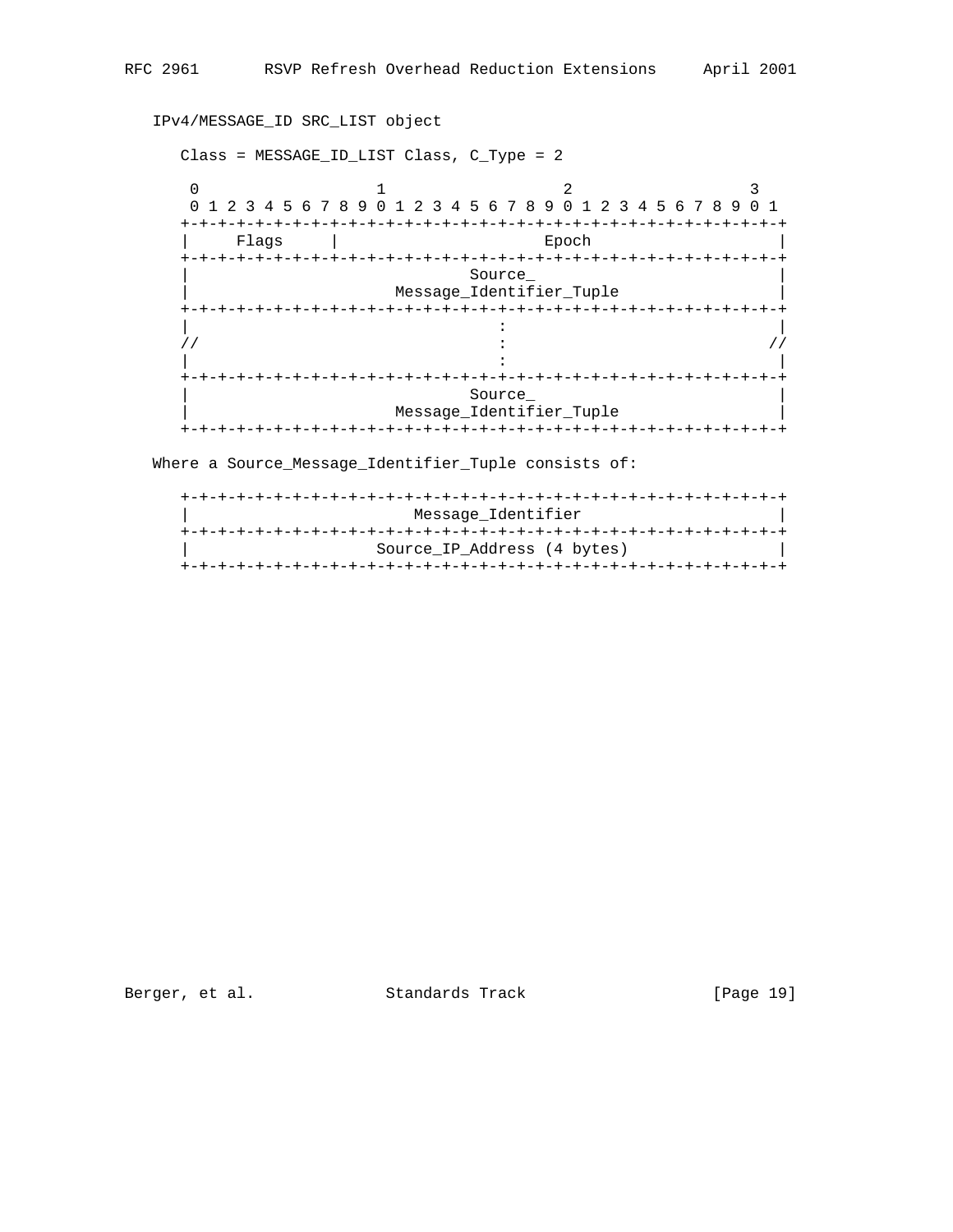IPv6/MESSAGE\_ID SRC\_LIST object

 Class = MESSAGE\_ID\_LIST Class, C\_Type = 3  $0$  1 2 3 0 1 2 3 4 5 6 7 8 9 0 1 2 3 4 5 6 7 8 9 0 1 2 3 4 5 6 7 8 9 0 1 +-+-+-+-+-+-+-+-+-+-+-+-+-+-+-+-+-+-+-+-+-+-+-+-+-+-+-+-+-+-+-+-+ | Flags | Epoch | Epoch | Epoch | Epoch | Epoch | Epoch | Epoch | Epoch | Epoch | Epoch | Epoch | Epoch | Epoch +-+-+-+-+-+-+-+-+-+-+-+-+-+-+-+-+-+-+-+-+-+-+-+-+-+-+-+-+-+-+-+-+ | | | IPv6\_Source\_ | | Message\_Identifier\_Tuple | | | | | +-+-+-+-+-+-+-+-+-+-+-+-+-+-+-+-+-+-+-+-+-+-+-+-+-+-+-+-+-+-+-+-+ | : |  $\frac{1}{2}$  //  $\frac{1}{2}$  //  $\frac{1}{2}$  //  $\frac{1}{2}$  //  $\frac{1}{2}$  //  $\frac{1}{2}$  //  $\frac{1}{2}$  //  $\frac{1}{2}$  //  $\frac{1}{2}$  //  $\frac{1}{2}$  //  $\frac{1}{2}$  //  $\frac{1}{2}$  //  $\frac{1}{2}$  //  $\frac{1}{2}$  //  $\frac{1}{2}$  //  $\frac{1}{2}$  //  $\frac{1}{2}$  // | : | +-+-+-+-+-+-+-+-+-+-+-+-+-+-+-+-+-+-+-+-+-+-+-+-+-+-+-+-+-+-+-+-+ | | | IPv6\_Source\_ | | Message\_Identifier\_Tuple | | | | |

Where a IPv6 Source\_Message\_Identifier\_Tuple consists of:

 +-+-+-+-+-+-+-+-+-+-+-+-+-+-+-+-+-+-+-+-+-+-+-+-+-+-+-+-+-+-+-+-+ Message\_Identifier +-+-+-+-+-+-+-+-+-+-+-+-+-+-+-+-+-+-+-+-+-+-+-+-+-+-+-+-+-+-+-+-+ | | | IPv6 Source\_IP\_Address | (16 Bytes) | | +-+-+-+-+-+-+-+-+-+-+-+-+-+-+-+-+-+-+-+-+-+-+-+-+-+-+-+-+-+-+-+-+

+-+-+-+-+-+-+-+-+-+-+-+-+-+-+-+-+-+-+-+-+-+-+-+-+-+-+-+-+-+-+-+-+

Flags: 8 bits

 No flags are currently defined. This field MUST be zero on transmission and ignored on receipt.

Epoch: 24 bits

 The Epoch field from the MESSAGE\_ID object corresponding to the trigger message that advertised the state being refreshed.

Berger, et al. Standards Track [Page 20]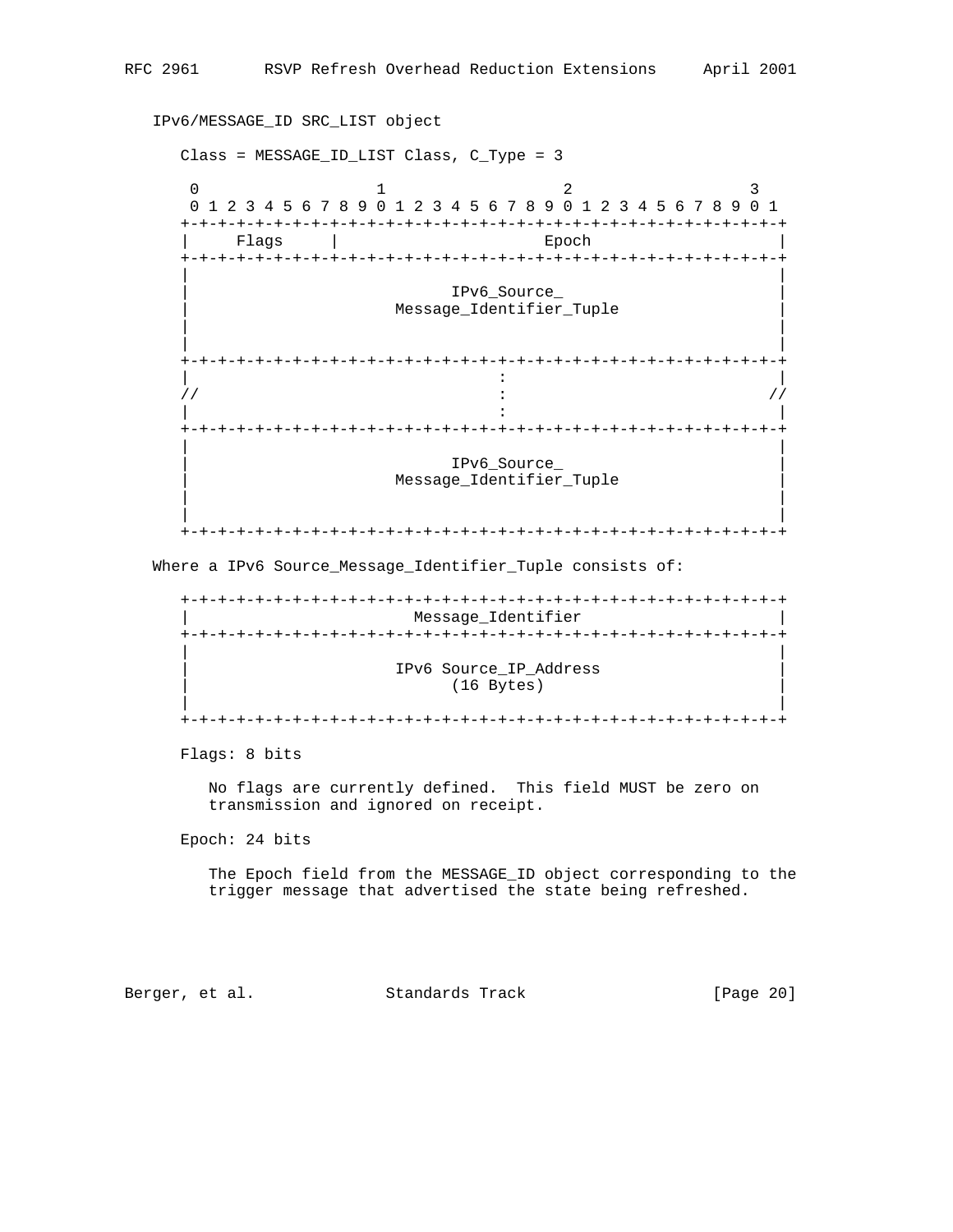Message\_Identifier

 The Message\_Identifier field from the MESSAGE\_ID object corresponding to the trigger message that advertised the Path state being refreshed. One or more Message\_Identifiers may be included. Each Message\_Identifier MUST be followed by the source IP address corresponding to the sender described in the Path state being refreshed.

Source\_IP\_Address

 The IP address corresponding to the sender of the Path state being refreshed.

IPv4/MESSAGE\_ID MCAST\_LIST object

Class = MESSAGE\_ID\_LIST Class, C\_Type = 4

 $0$  1 2 3 0 1 2 3 4 5 6 7 8 9 0 1 2 3 4 5 6 7 8 9 0 1 2 3 4 5 6 7 8 9 0 1 +-+-+-+-+-+-+-+-+-+-+-+-+-+-+-+-+-+-+-+-+-+-+-+-+-+-+-+-+-+-+-+-+ | Flags | Epoch | +-+-+-+-+-+-+-+-+-+-+-+-+-+-+-+-+-+-+-+-+-+-+-+-+-+-+-+-+-+-+-+-+ Multicast\_ Message\_Identifier\_ | Tuple | +-+-+-+-+-+-+-+-+-+-+-+-+-+-+-+-+-+-+-+-+-+-+-+-+-+-+-+-+-+-+-+-+ | : |  $\frac{1}{2}$  //  $\frac{1}{2}$  //  $\frac{1}{2}$  //  $\frac{1}{2}$  //  $\frac{1}{2}$  //  $\frac{1}{2}$  //  $\frac{1}{2}$  //  $\frac{1}{2}$  //  $\frac{1}{2}$  //  $\frac{1}{2}$  //  $\frac{1}{2}$  //  $\frac{1}{2}$  //  $\frac{1}{2}$  //  $\frac{1}{2}$  //  $\frac{1}{2}$  //  $\frac{1}{2}$  //  $\frac{1}{2}$  // | : | +-+-+-+-+-+-+-+-+-+-+-+-+-+-+-+-+-+-+-+-+-+-+-+-+-+-+-+-+-+-+-+-+ Multicast\_ Message\_Identifier\_  $\lceil$  Tuple  $\lceil$  Tuple  $\lceil$ +-+-+-+-+-+-+-+-+-+-+-+-+-+-+-+-+-+-+-+-+-+-+-+-+-+-+-+-+-+-+-+-+

Where a Multicast\_Message\_Identifier\_Tuple consists of:

| Message Identifier               |
|----------------------------------|
| +-+-+-+-+-+-+-+-+-+-+-+-+        |
| Source IP Address (4 bytes)      |
|                                  |
| Destination IP Address (4 bytes) |
|                                  |

Berger, et al. Standards Track [Page 21]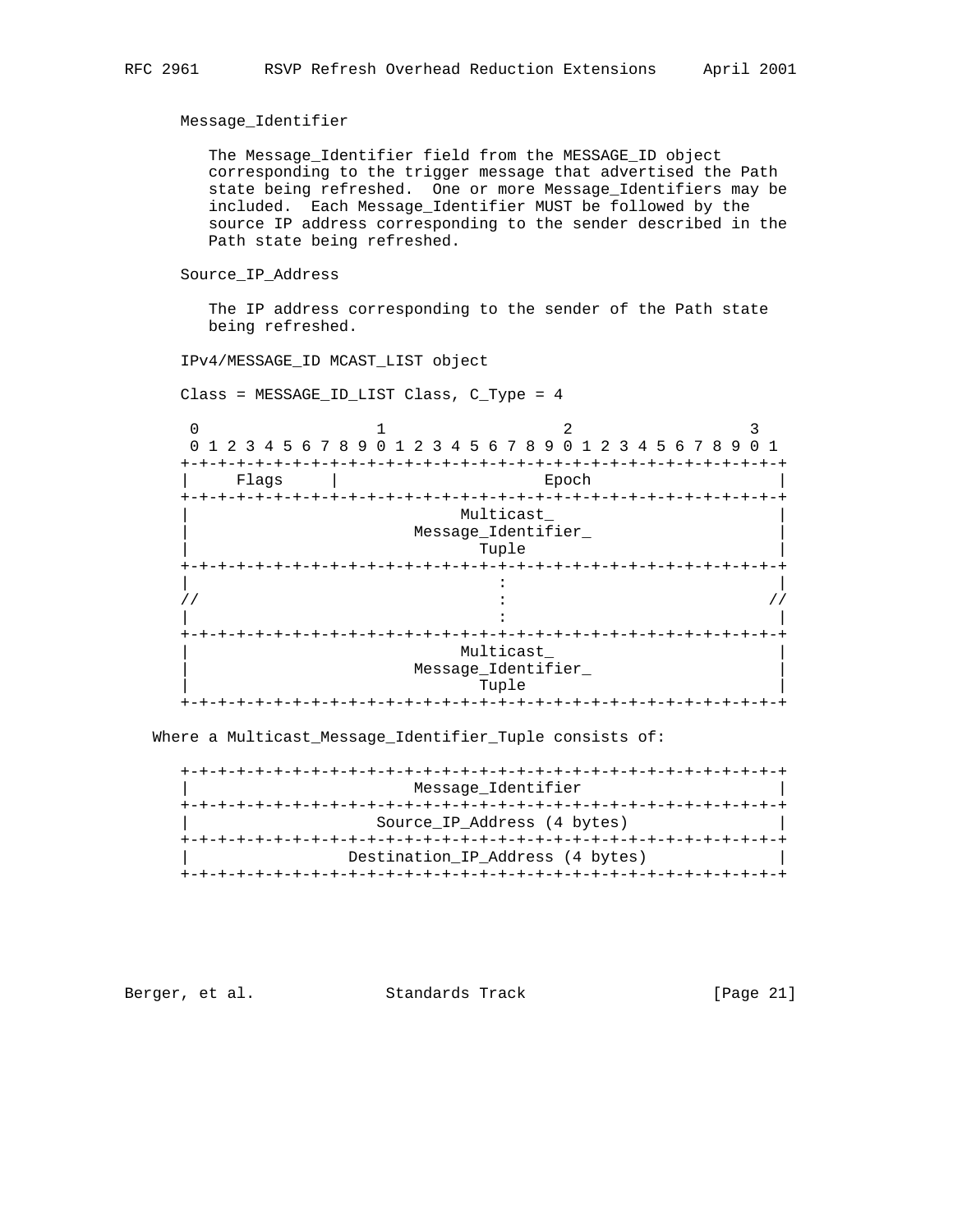IPv6/MESSAGE\_ID MCAST\_LIST object

```
 Class = MESSAGE_ID_LIST Class, C_Type = 5
0 1 2 3
    0 1 2 3 4 5 6 7 8 9 0 1 2 3 4 5 6 7 8 9 0 1 2 3 4 5 6 7 8 9 0 1
    +-+-+-+-+-+-+-+-+-+-+-+-+-+-+-+-+-+-+-+-+-+-+-+-+-+-+-+-+-+-+-+-+
     | Flags | Epoch | Epoch | Epoch | Epoch | Epoch | Epoch | Epoch | Epoch | Epoch | Epoch | Epoch | Epoch | Epoch
    +-+-+-+-+-+-+-+-+-+-+-+-+-+-+-+-+-+-+-+-+-+-+-+-+-+-+-+-+-+-+-+-+
 | |
 | |
 | |
                   | IPv6 Multicast_ |
                 Message_Identifier_
\lceil and \lceil \lceil \lceil \lceil \lceil \lceil \lceil \lceil \lceil \lceil \lceil \lceil \lceil \lceil \lceil \lceil \lceil \lceil \lceil \lceil \lceil \lceil \lceil \lceil \lceil \lceil \lceil \lceil \lceil \lceil \lceil \lceil \lceil \lceil \lceil  | |
 | |
 | |
    +-+-+-+-+-+-+-+-+-+-+-+-+-+-+-+-+-+-+-+-+-+-+-+-+-+-+-+-+-+-+-+-+
 | : |
\frac{1}{2} : \frac{1}{2} //
 | : |
    +-+-+-+-+-+-+-+-+-+-+-+-+-+-+-+-+-+-+-+-+-+-+-+-+-+-+-+-+-+-+-+-+
 | |
 | |
 | |
                   | IPv6 Multicast_ |
                 Message_Identifier_
                    Tuple
 | |
 | |
 | |
    +-+-+-+-+-+-+-+-+-+-+-+-+-+-+-+-+-+-+-+-+-+-+-+-+-+-+-+-+-+-+-+-+
```
Berger, et al. Standards Track [Page 22]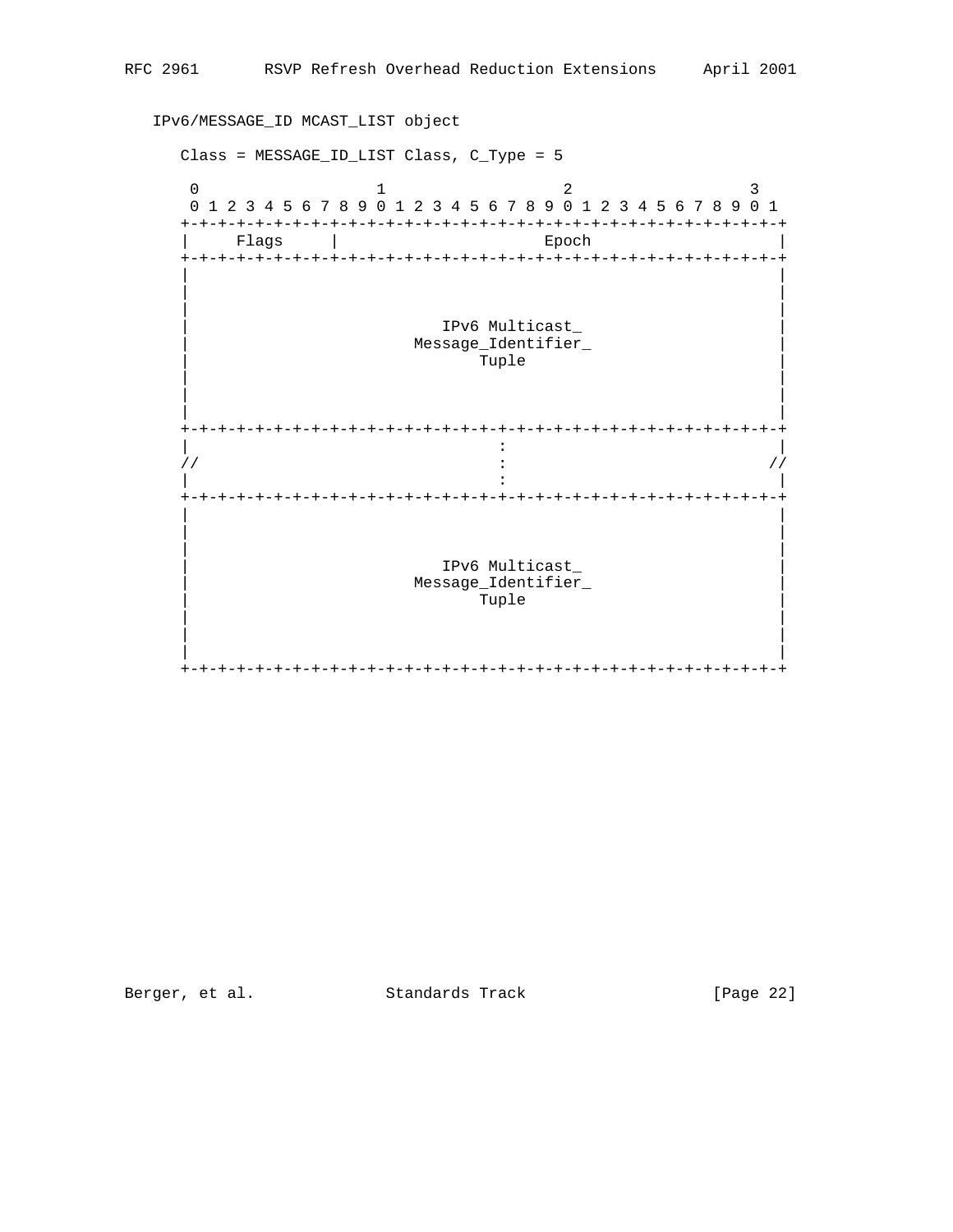Where a IPv6 Multicast\_Message\_Identifier\_Tuple consists of:

 +-+-+-+-+-+-+-+-+-+-+-+-+-+-+-+-+-+-+-+-+-+-+-+-+-+-+-+-+-+-+-+-+ | Message\_Identifier | +-+-+-+-+-+-+-+-+-+-+-+-+-+-+-+-+-+-+-+-+-+-+-+-+-+-+-+-+-+-+-+-+ | | | IPv6 Source\_IP\_Address | | (16 Bytes) | | | +-+-+-+-+-+-+-+-+-+-+-+-+-+-+-+-+-+-+-+-+-+-+-+-+-+-+-+-+-+-+-+-+ | | | IPv6 Destination\_IP\_Address | | (16 Bytes) | | | +-+-+-+-+-+-+-+-+-+-+-+-+-+-+-+-+-+-+-+-+-+-+-+-+-+-+-+-+-+-+-+-+

Flags: 8 bits

 No flags are currently defined. This field MUST be zero on transmission and ignored on receipt.

Epoch: 24 bits

 The Epoch field from the MESSAGE\_ID object corresponding to the trigger message that advertised the state being refreshed.

Message\_Identifier: 32 bits

 The Message\_Identifier field from the MESSAGE\_ID object corresponding to the trigger message that advertised the Path state being refreshed. One or more Message\_Identifiers may be included. Each Message\_Identifier MUST be followed by the source IP address corresponding to the sender of the Path state being refreshed, and the destination IP address of the session.

Source\_IP\_Address

 The IP address corresponding to the sender of the Path state being refreshed.

Destination\_IP\_Address

 The destination IP address corresponding to the session of the Path state being refreshed.

Berger, et al. Standards Track [Page 23]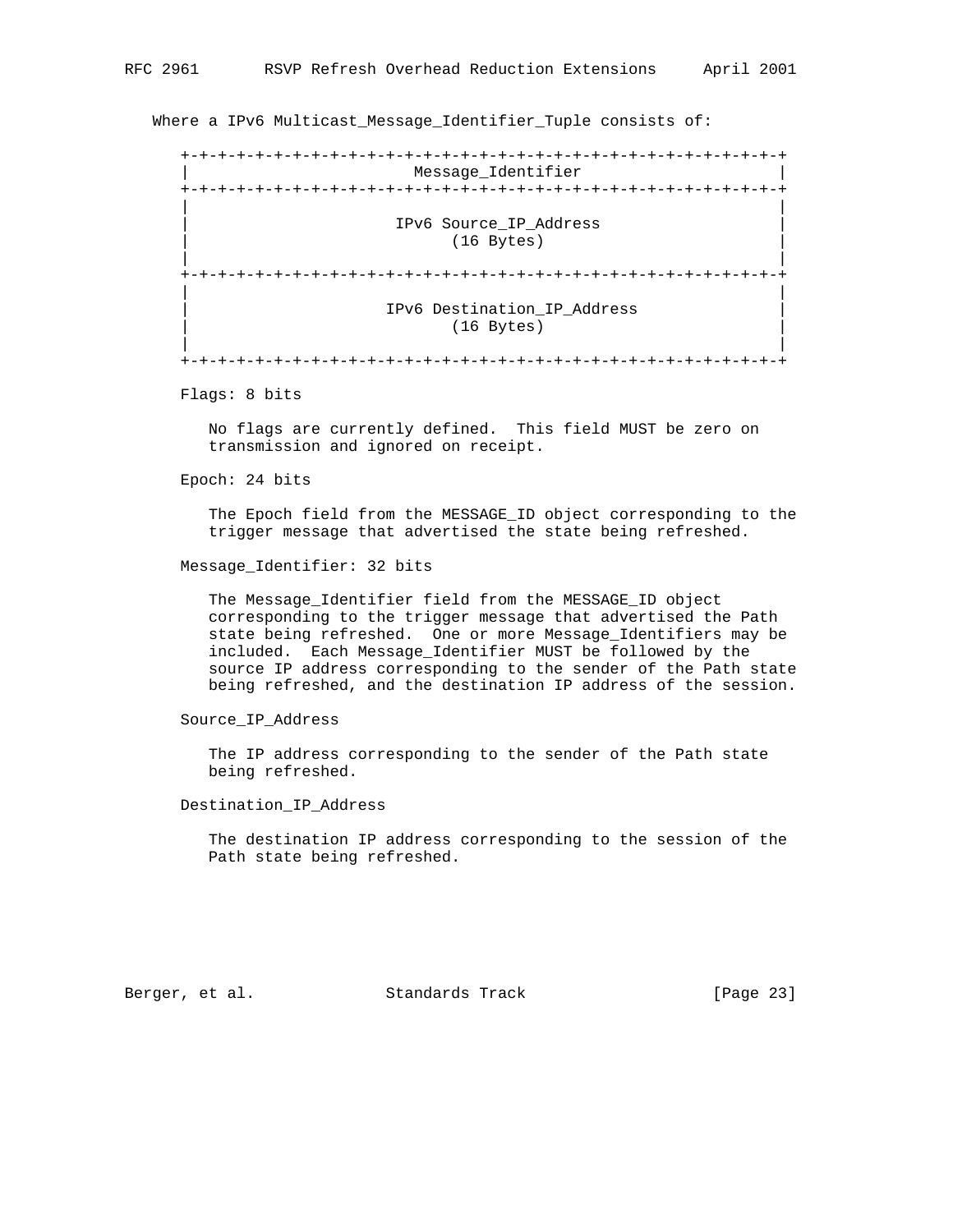### 5.2. Srefresh Message Format

 Srefresh messages carry one or more MESSAGE\_ID LIST, MESSAGE\_ID SRC\_LIST, and MESSAGE\_ID MCAST\_LIST objects. MESSAGE\_ID LIST and MESSAGE\_ID MCAST\_LIST objects MAY be carried in the same Srefresh message. MESSAGE\_ID SRC\_LIST can not be combined in Srefresh messages with the other objects. A single Srefresh message MAY refresh both Path and Resv state.

 Srefresh messages carrying Message\_Identifier fields corresponding to Path state are normally sent with a destination IP address equal to the address carried in the corresponding SESSION objects. The destination IP address MAY be set to the RSVP next hop when the next hop is known to be RSVP capable and either (a) the session is unicast or (b) the outgoing interface is a point-to-point link. Srefresh messages carrying Message\_Identifier fields corresponding to Resv state MUST be sent with a destination IP address set to the Resv state's previous hop.

 Srefresh messages sent to a multicast session's destination IP address, MUST contain MESSAGE\_ID SRC\_LIST objects and MUST NOT include any MESSAGE\_ID LIST or MESSAGE\_ID MCAST\_LIST objects. Srefresh messages sent to the RSVP next hop MAY contain either or both MESSAGE\_ID LIST and MESSAGE\_ID MCAST\_LIST objects, but MUST NOT include any MESSAGE\_ID SRC\_LIST objects.

 The source IP address of an Srefresh message is an address of the node that generates the message. The source IP address MUST match the address associate with the MESSAGE\_ID objects when they were included in a standard RSVP message. As previously mentioned, the source address associated with a MESSAGE\_ID object is represented in a per RSVP message type specific fashion. For messages with RSVP\_HOP objects, such as Path and Resv messages, the address is found in the RSVP HOP object. For other messages, such as ResvConf message, the associated IP address is the source address in the IP header.

 Srefresh messages that are addressed to a session's destination IP address MUST be sent with the Router Alert IP option in their IP headers. Srefresh messages addressed directly to RSVP neighbors SHOULD NOT be sent with the Router Alert IP option in their IP headers.

 Each Srefresh message MUST occupy exactly one IP datagram. If it exceeds the MTU, the datagram is fragmented by IP and reassembled at the recipient node. Srefresh messages MAY be sent within an RSVP Bundle messages. Although this is not expected since Srefresh

Berger, et al. Standards Track [Page 24]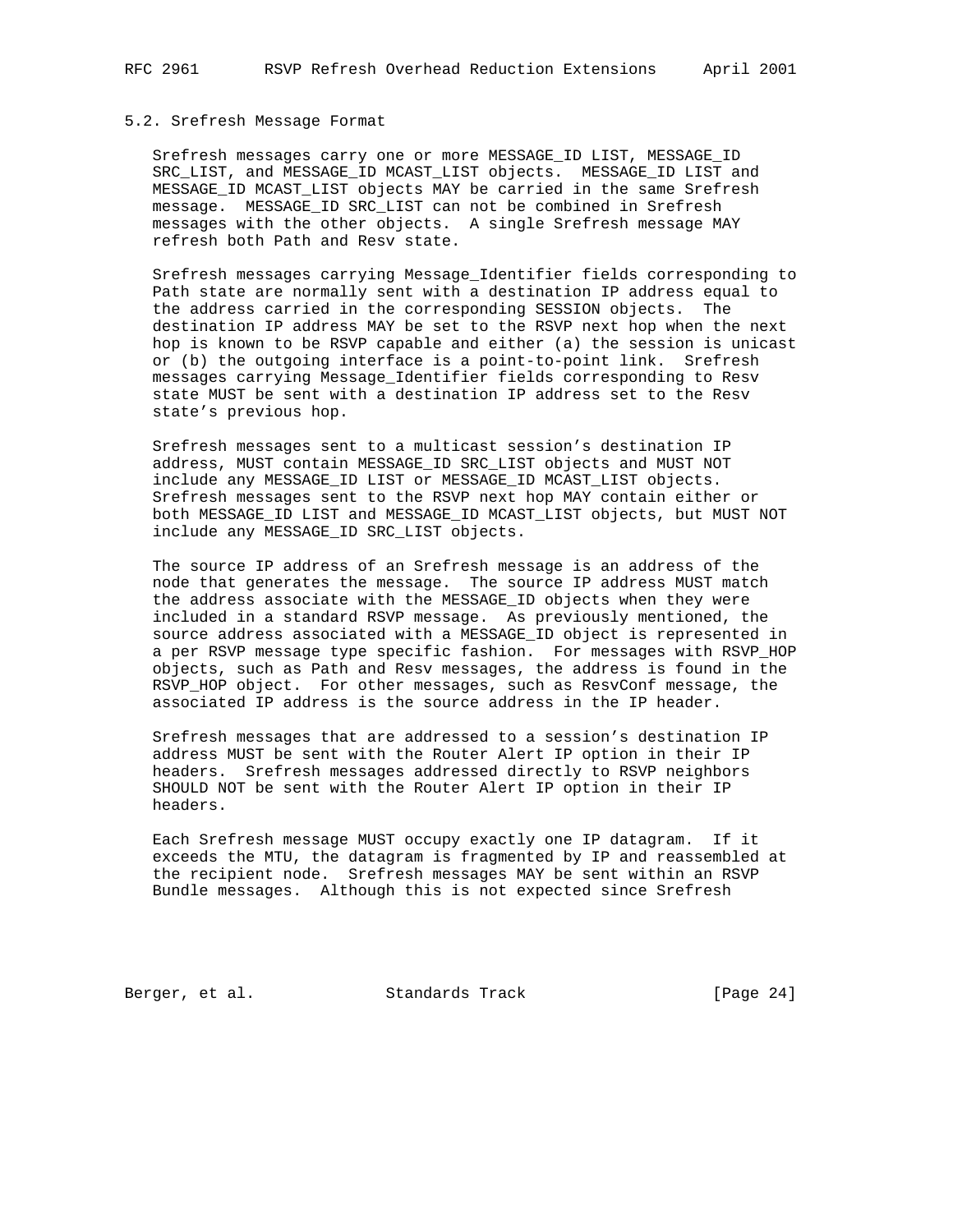messages can carry a list of Message\_Identifier fields within a single object. Implementations may choose to limit each Srefresh message to the MTU size of the outgoing link, e.g., 1500 bytes.

The Srefresh message format is:

 <Srefresh Message> ::= <Common Header> [ <INTEGRITY> ] [ [<MESSAGE\_ID\_ACK> | <MESSAGE\_ID\_NACK>] ... ] [ <MESSAGE\_ID> ] <srefresh list> | <source srefresh list>

 <srefresh list> ::= <MESSAGE\_ID LIST> | <MESSAGE\_ID MCAST\_LIST> [ <srefresh list> ]

 <source srefresh list> ::= <MESSAGE\_ID SRC\_LIST> [ <source srefresh list> ]

 For Srefresh messages, the Msg Type field of the Common Header MUST be set to 15.

5.3. Srefresh Message Usage

 An Srefresh message may be generated to refresh Resv and Path state. If an Srefresh message is used to refresh some particular state, then the generation of a standard refresh message for that particular state SHOULD be suppressed. A state's refresh interval is not affected by the use of Srefresh message based refreshes.

 When generating an Srefresh message, a node SHOULD refresh as much Path and Resv state as is possible by including the information from as many MESSAGE\_ID objects in the same Srefresh message. Only the information from MESSAGE\_ID objects that meet the source and destination IP address restrictions, as described in Sections 5.2, may be included in the same Srefresh message. Identifying Resv state that can be refreshed using the same Srefresh message is fairly straightforward. Identifying which Path state may be included is a little more complex.

 Only state that was previously advertised in Path and Resv messages containing MESSAGE\_ID objects can be refreshed via an Srefresh message. Srefresh message based refreshes must preserve the state synchronization properties of Path or Resv message based refreshes. Specifically, the use of Srefresh messages MUST NOT result in state being timed-out at the RSVP next hop. The period at which state is refreshed when using Srefresh messages MAY be shorter than the period that would be used when using Path or Resv message based refreshes, but it MUST NOT be longer.

Berger, et al. Standards Track [Page 25]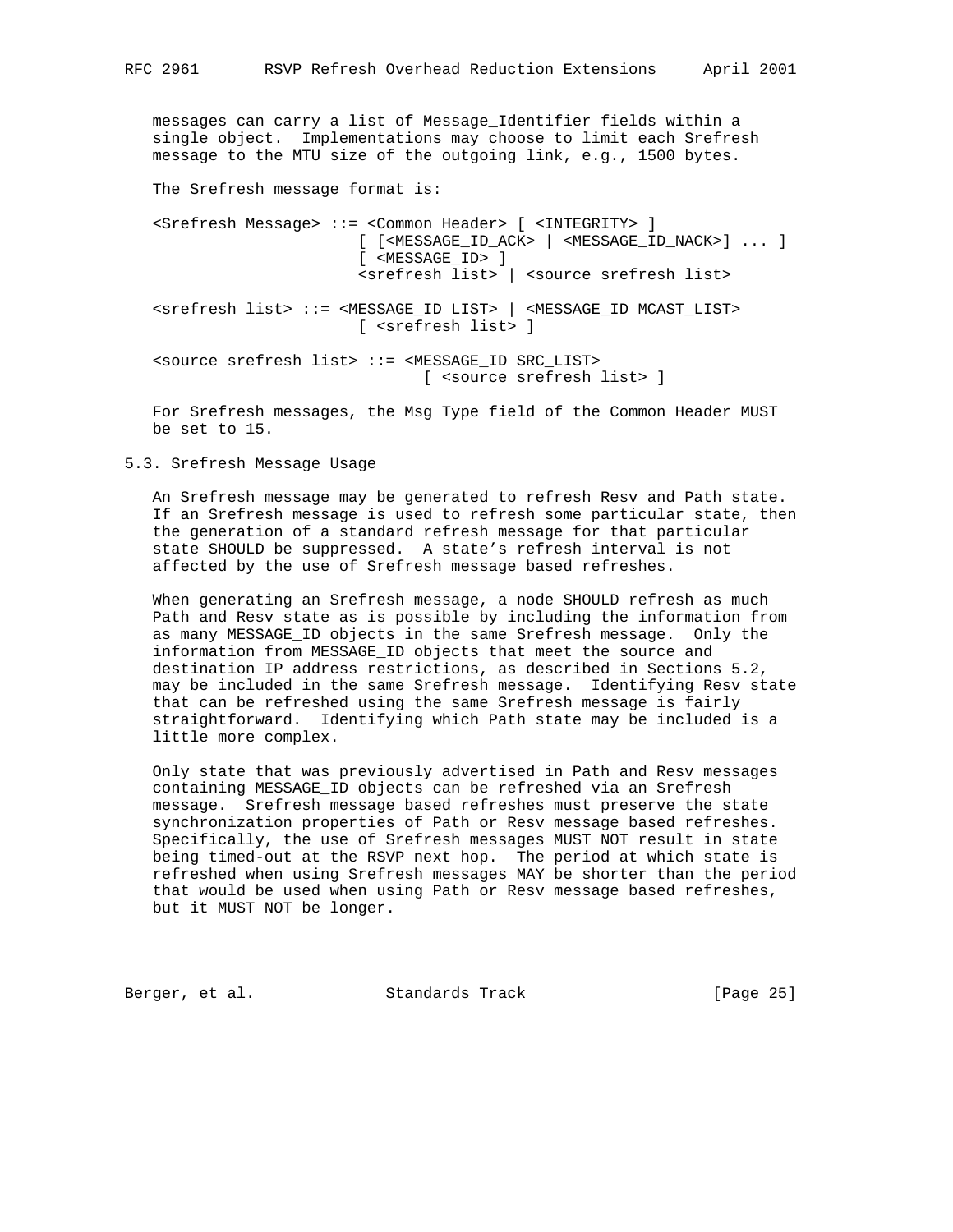The particular approach used to trigger Srefresh message based refreshes is implementation specific. Some possibilities are triggering Srefresh message generation based on each state's refresh period or, on a per interface basis, periodically generating Srefresh messages to refresh all state that has not been refreshed within the state's refresh interval. Other approaches are also possible. A default Srefresh message generation interval of 30 seconds is suggested for nodes that do not dynamically calculate a generation interval.

 When generating an Srefresh message, there are two methods for identifying which Path state may be refreshed in a specific message. In both cases, the previously mentioned refresh interval and source IP address restrictions must be followed. The primary method is to include only those sessions that share the same destination IP address in the same Srefresh message.

 The secondary method for identifying which Path state may be refreshed within a single Srefresh message is an optimization. This method MAY be used when the next hop is known to support RSVP and when either (a) the session is unicast or (b) the outgoing interface is a point-to-point link. This method MUST NOT be used when the next hop is not known to support RSVP or when the outgoing interface is to a multi-access network and the session is to a multicast address. The use of this method MAY be administratively configured. When using this method, the destination address in the IP header of the Srefresh message is usually the next hop's address. When the use of this method is administratively configured, the destination address should be the well known group address 224.0.0.14. When the outgoing interface is a point-to-point link, all Path state associated with sessions advertised out the interface SHOULD be included in the same Srefresh message. When the outgoing interface is not a point-to point link, all unicast session Path state SHOULD be included in the same Srefresh message.

 Identifying which Resv state may be refreshed within a single Srefresh message is based simply on the source and destination IP addresses. Any state that was previously advertised in Resv messages with the same IP addresses as an Srefresh message MAY be included.

 After identifying the Path and Resv state that can be included in a particular Srefresh message, the message generator adds to the message MESSAGE\_ID information matching each identified state's previously used object. For all Resv state and for Path state of unicast sessions, the information is added to the message in a MESSAGE\_ID LIST object that has a matching Epoch value. (Note only one Epoch value will be in use during normal operation.) If no matching object exists, then a new MESSAGE\_ID LIST object is created.

Berger, et al. Standards Track [Page 26]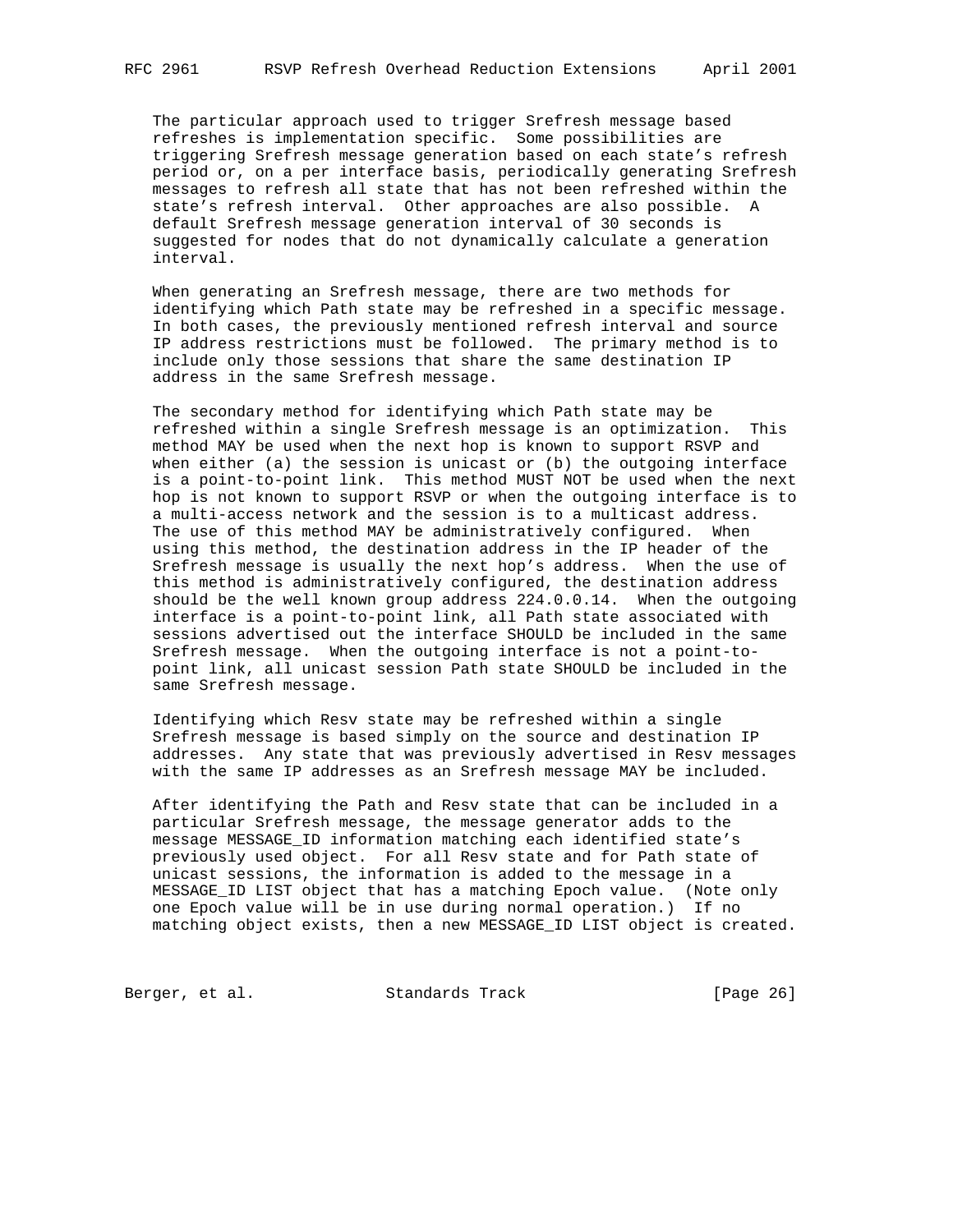Path state of multicast sessions may be added to the same message when the destination address of the Srefresh message is the RSVP next hop and the outgoing interface is a point-to-point link. In this case the information is added to the message in a MESSAGE\_ID MCAST\_LIST object that has a matching Epoch value. If no matching object exists, then a new MESSAGE\_ID MCAST\_LIST object is created. When the destination address of the message is a multicast address, then identified information is added to the message in a MESSAGE\_ID SRC\_LIST object that has a matching Epoch value. If no matching object exists, then a new MESSAGE\_ID SRC\_LIST object is created. Once the Srefresh message is composed, the message generator transmits the message out the proper interface.

 Upon receiving an Srefresh message, the node MUST attempt to identify matching installed Path or Resv state. Matching is done based on the source address in the IP header of the Srefresh message, the object type and each Message\_Identifier field. If matching state can be found, then the receiving node MUST update the matching state information as if a standard refresh message had been received. If matching state cannot be identified, then an Srefresh NACK MUST be generated corresponding to the unmatched Message\_Identifier field. Message\_Identifier fields received in MESSAGE\_ID LIST objects may correspond to any Resv state or to Path state of unicast sessions. Message\_Identifier fields received in MESSAGE\_ID SRC\_LIST or MCAST\_LIST objects correspond to Path state of multicast sessions.

 An additional check must be performed to determine if a NACK should be generated for unmatched Message Identifier fields associated with Path state of multicast sessions, i.e., fields that were carried in MESSAGE\_ID SRC\_LIST or MCAST\_LIST objects. The receiving node must check to see if the node would forward data packets originated from the source corresponding to the unmatched field. This check, commonly known as an RPF check, is performed based on the source and group information carried in the MESSAGE\_ID SRC\_LIST and MCAST\_LIST objects. In both objects the IP address of the source is listed immediately after the corresponding Message\_Identifier field. The group address is listed immediately after the source IP address in MESSAGE\_ID MCAST\_LIST objects. The group address is the message's destination IP address when MESSAGE\_ID SRC\_LIST objects are used. The receiving node only generates an Srefresh NACK when the node would forward packets to the identified group from the listed sender. If the node would forward multicast data packets from a listed sender and there is a corresponding unmatched Message\_Identifier field, then an appropriate Srefresh NACK MUST be generated. If the node would not forward packets to the identified group from a listed sender, a corresponding unmatched Message\_Identifier field is silently ignored.

Berger, et al. Standards Track [Page 27]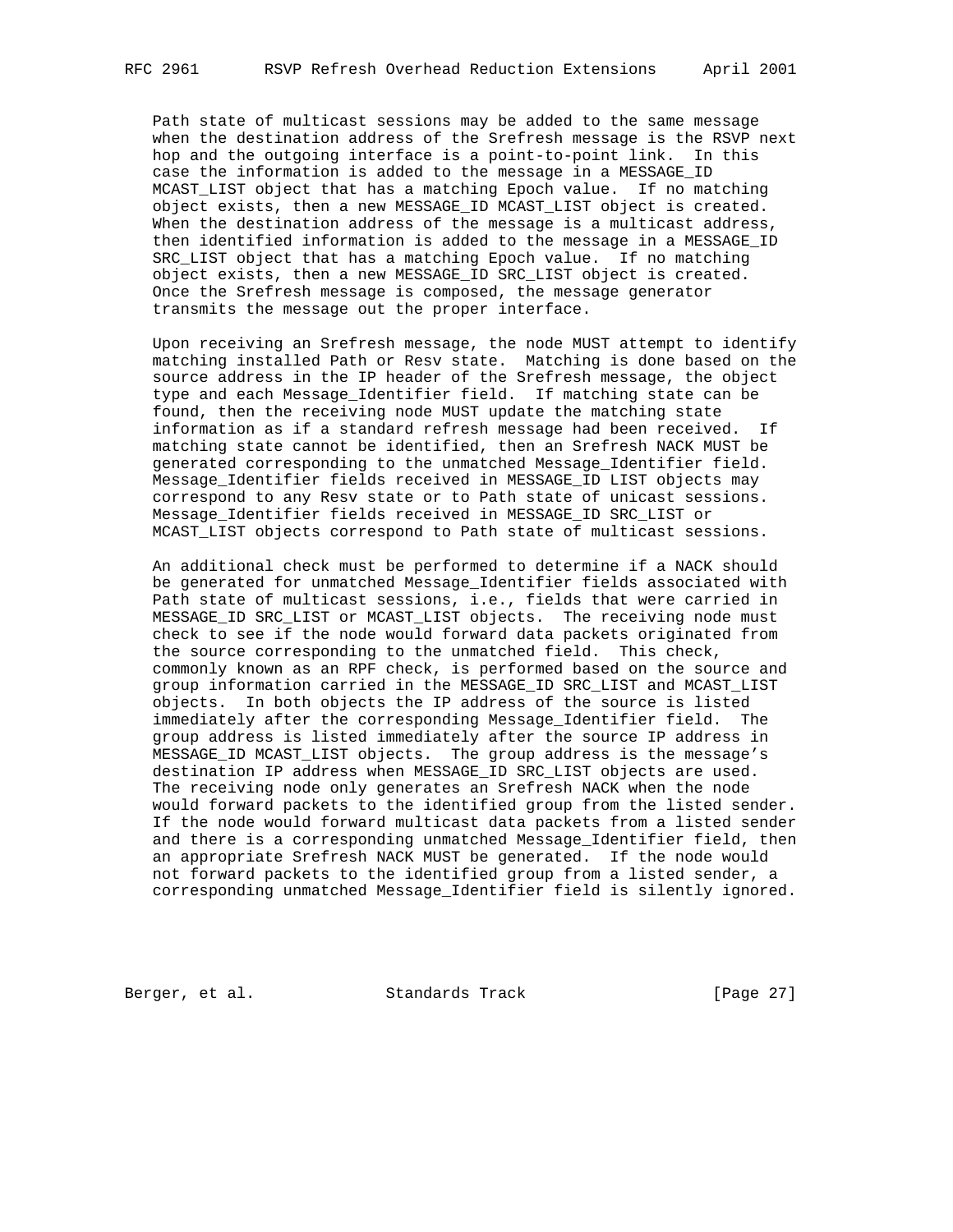# 5.4. Srefresh NACK

 Srefresh NACKs are used to indicate that a received Message\_Identifier field carried in MESSAGE\_ID LIST, SRC\_LIST, or MCAST\_LIST object does not match any installed state. This may occur for a number of reasons including, for example, a route change. An Srefresh NACK is encoded in a MESSAGE\_ID\_NACK object. When generating an Srefresh NACK, the epoch and Message\_Identifier fields of the MESSAGE\_ID\_NACK object MUST have the same value as was received. MESSAGE\_ID\_NACK objects are transmitted as described in Section 4.6.

 Received MESSAGE\_ID\_NACK objects indicate that the object generator does not have any installed state matching the object. Upon receiving a MESSAGE\_ID\_NACK object, the receiver performs an installed Path or Resv state lookup based on the Epoch and Message\_Identifier values contained in the object. If matching state is found, then the receiver MUST transmit the matching state via a standard Path or Resv message. If the receiver cannot identify any installed state, then no action is required.

# 5.5. Preserving RSVP Soft State

 As discussed in [RFC2205], RSVP uses soft state to address a large class of potential errors. RSVP does this by periodically sending a full representation of installed state in Resv and Path messages. Srefresh messages are used in place of the periodic sending of standard Path and Resv refresh messages. While this provides scaling benefits and protects against common network events such as packet loss or routing change, it does not provide exactly the same error recovery properties. An example error that could potentially be recovered from via standard messages but not with Srefresh messages is internal corruption of state. This section recommends two methods that can be used to better preserve RSVP's soft state error recovery mechanism. Both mechanisms are supported using existing protocol messages.

 The first mechanism uses a checksum or other algorithm to detect a previously unnoticed change in internal state. This mechanism does not protect against internal state corruption. It just covers the case where a trigger message should have been sent, but was not. When sending a Path or Resv trigger message, a node should run a checksum or other algorithm, such as [MD5], over the internal state and store the result. The choice of algorithm is an administrative decision. Periodically the node should rerun the algorithm and compare the new result with the stored result. If the values differ, then a corresponding standard Path or Resv refresh message should be

Berger, et al. Standards Track [Page 28]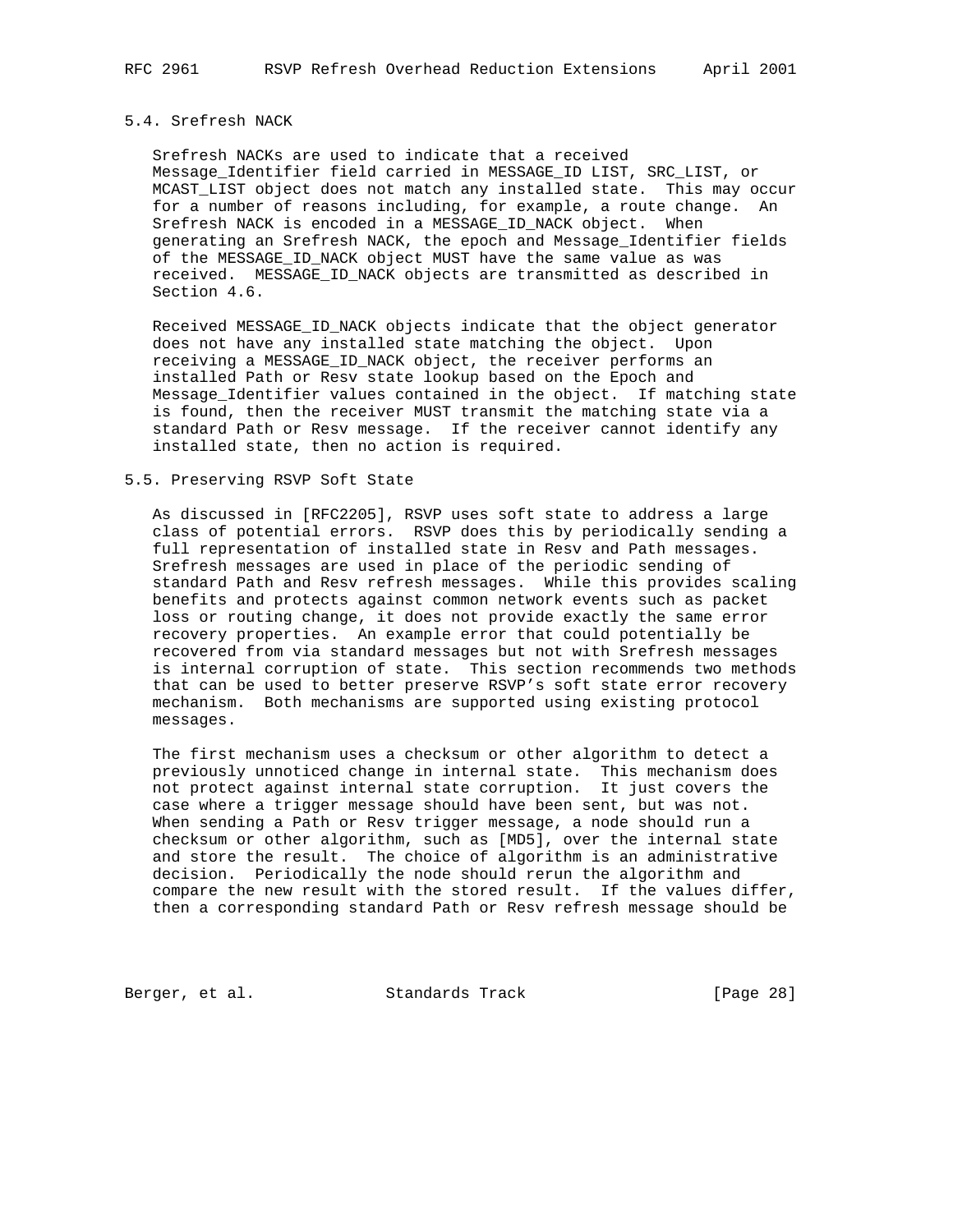sent and the new value should be stored. The recomputation period should be set based on the computation resources of the node and the reliability requirements of the network.

 The second mechanism is simply to periodically send standard Path and Resv refresh messages. Since this mechanism uses standard refresh messages, it can recover from the same set of errors as standard RSVP. When using this mechanism, the period that standard refresh messages are sent must be longer than the interval that Srefresh messages are generated in order to gain the benefits of using the summary refresh extension. When a standard refresh message is sent, a corresponding summary refresh SHOULD NOT be sent during the same refresh period. When a node supports the periodic generation of standard refresh messages while Srefreshes are being used, the frequency of generation of standard refresh messages relative to the generation of summary refreshes SHOULD be configurable by the network administrator.

#### 5.6. Compatibility

 Nodes supporting the summary refresh extension advertise their support via the Refresh-Reduction-Capable bit in the RSVP message header. This enables nodes supporting the extension to detect each other. When it is not known if a next hop supports the extension, standard Path and Resv message based refreshes MUST be used. Note that when the routing next hop does not support RSVP, it will not always be possible to detect if the RSVP next hop supports the summary refresh extension. Therefore, when the routing next hop is not RSVP capable the Srefresh message based refresh SHOULD NOT be used. A node MAY be administratively configured to use Srefresh messages in all cases when all RSVP nodes in a network are known to support the summary refresh extension. This is useful since when operating in this mode, the extension properly adjusts to the case of non-RSVP next hops and changes in routing.

 Per section 2, nodes supporting the summary refresh extension must also take care to recognize when a next hop stops sending RSVP messages with the Refresh-Reduction-Capable bit set.

# 6. Exponential Back-Off Procedures

 This section is based on [Pan] and provides procedures to implement exponential back-off for retransmission of messages awaiting acknowledgment, see Section 4.5. Implementations MUST use the described procedures or their equivalent.

Berger, et al. Standards Track [Page 29]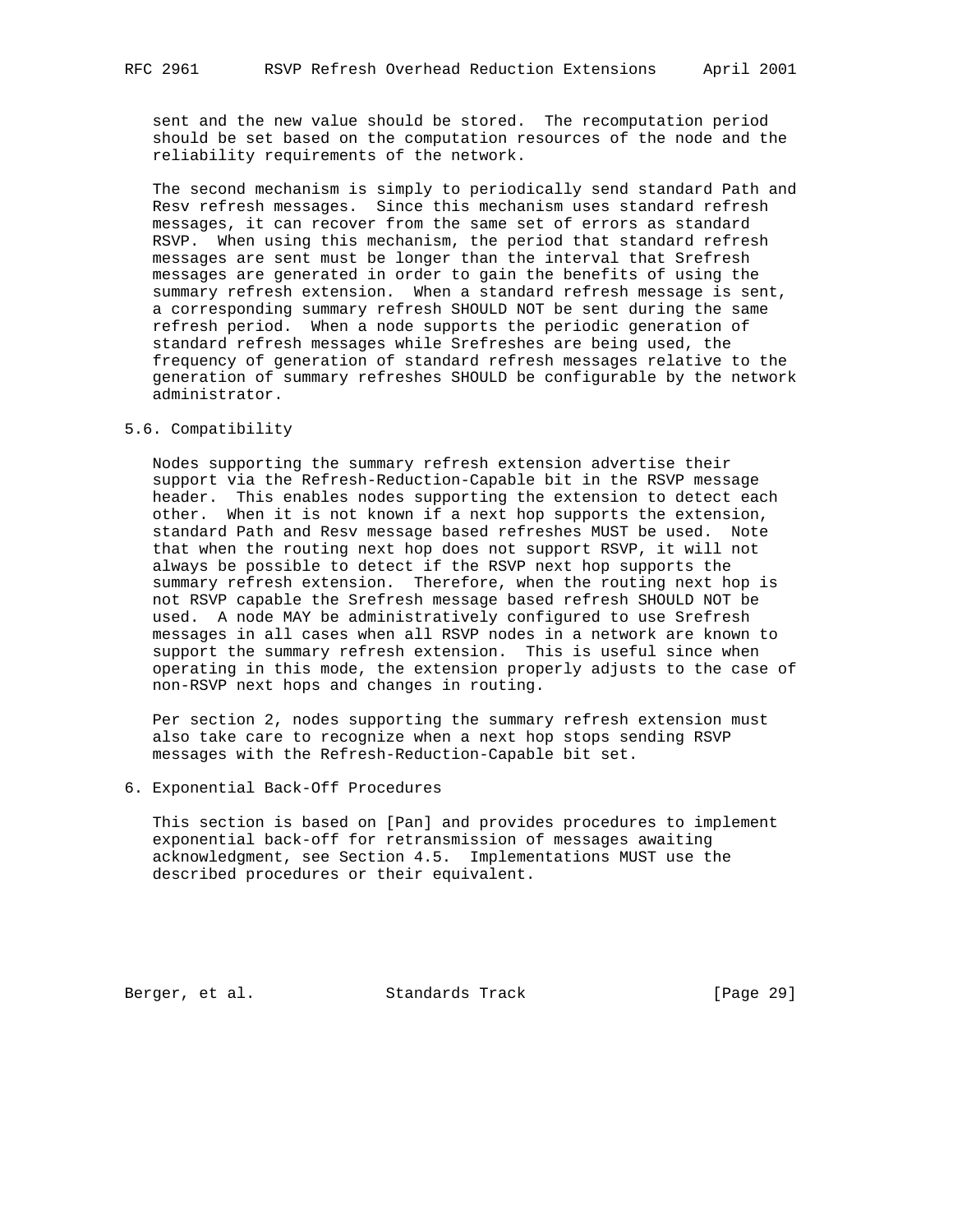### 6.1. Outline of Operation

 The following is one possible mechanism for exponential back-off retransmission of an unacknowledged RSVP message: When sending such a message, a node inserts a MESSAGE\_ID object with the ACK\_Desired flag set. The sending node will retransmit the message until a message acknowledgment is received or the message has been transmitted a maximum number of times. Upon reception, a receiving node acknowledges the arrival of the message by sending back a message acknowledgment (that is, a corresponding MESSAGE\_ID\_ACK object.) When the sending node receives the acknowledgment retransmission of the message is stopped. The interval between retransmissions is governed by a rapid retransmission timer. The rapid retransmission timer starts at a small interval and increases exponentially until it reaches a threshold.

## 6.2. Time Parameters

 The described procedures make use of the following time parameters. All parameters are per interface.

Rapid retransmission interval Rf:

 Rf is the initial retransmission interval for unacknowledged messages. After sending the message for the first time, the sending node will schedule a retransmission after Rf seconds. The value of Rf could be as small as the round trip time (RTT) between a sending and a receiving node, if known.

Rapid retry limit Rl:

 Rl is the maximum number of times a message will be transmitted without being acknowledged.

Increment value Delta:

 Delta governs the speed with which the sender increases the retransmission interval. The ratio of two successive retransmission intervals is (1 + Delta).

 Suggested default values are an initial retransmission timeout (Rf) of 500ms, a power of 2 exponential back-off (Delta = 1) and a retry limit (Rl) of 3.

Berger, et al. Standards Track [Page 30]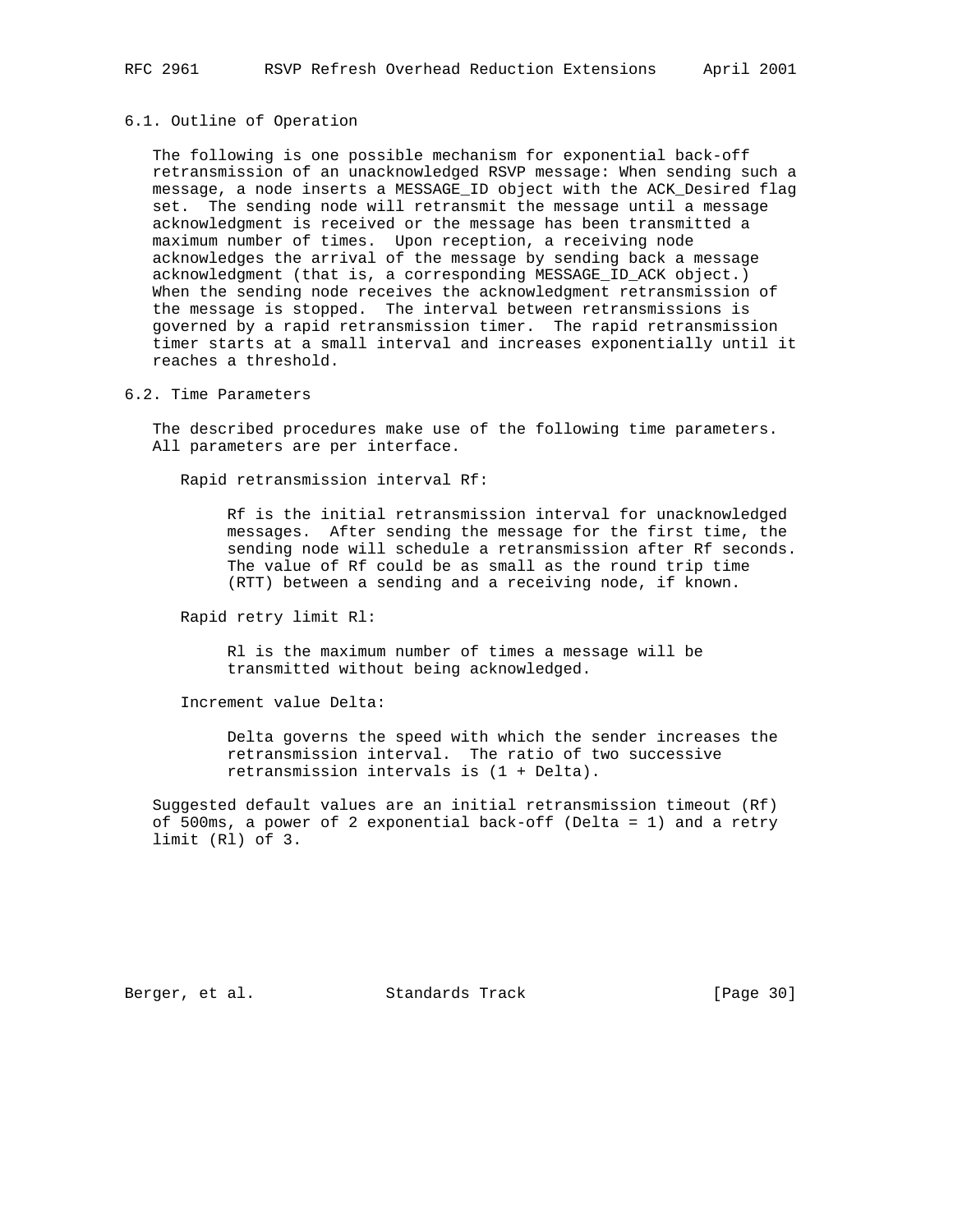#### 6.3. Retransmission Algorithm

 After a sending node transmits a message containing a MESSAGE\_ID object with the ACK\_Desired flag set, it should immediately schedule a retransmission after Rf seconds. If a corresponding MESSAGE\_ID\_ACK object is received earlier than Rf seconds, then retransmission SHOULD be canceled. Otherwise, it will retransmit the message after (1 + Delta)\*Rf seconds. The staged retransmission will continue until either an appropriate MESSAGE\_ID\_ACK object is received, or the rapid retry limit, Rl, has been reached.

 A sending node can use the following algorithm when transmitting a message containing a MESSAGE\_ID object with the ACK\_Desired flag set:

```
 Prior to initial transmission initialize: Rk = Rf and Rn = 0
```
while  $(Rn++ < R1)$  { transmit the message; wake up after Rk seconds;  $Rk = Rk * (1 + \text{Delta})$ ; } /\* acknowledged or no reply from receiver for too long: \*/ do any needed clean up; exit;

 Asynchronously, when a sending node receives a corresponding MESSAGE\_ID\_ACK object, it will change the retry count, Rn, to Rl.

 Note that the transmitting node does not advertise the use of the described exponential back-off procedures via the TIME\_VALUE object.

# 6.4. Performance Considerations

 The use of exponential back-off retransmission is a new and significant addition to RSVP. It will be important to review related operations and performance experience before this document advances to Draft Standard. It will be particularly important to review experience with multicast, and any ACK implosion problems actually encountered.

# 7. Acknowledgments

 This document represents ideas and comments from the MPLS-TE design team and participants in the RSVP Working Group's interim meeting. Thanks to Bob Braden, Lixia Zhang, Fred Baker, Adrian Farrel, Roch Guerin, Kireeti Kompella, David Mankins, Henning Schulzrinne, Andreas Terzis, Lan Wang and Masanobu Yuhara for specific feedback on the various versions of the document.

Berger, et al. Standards Track [Page 31]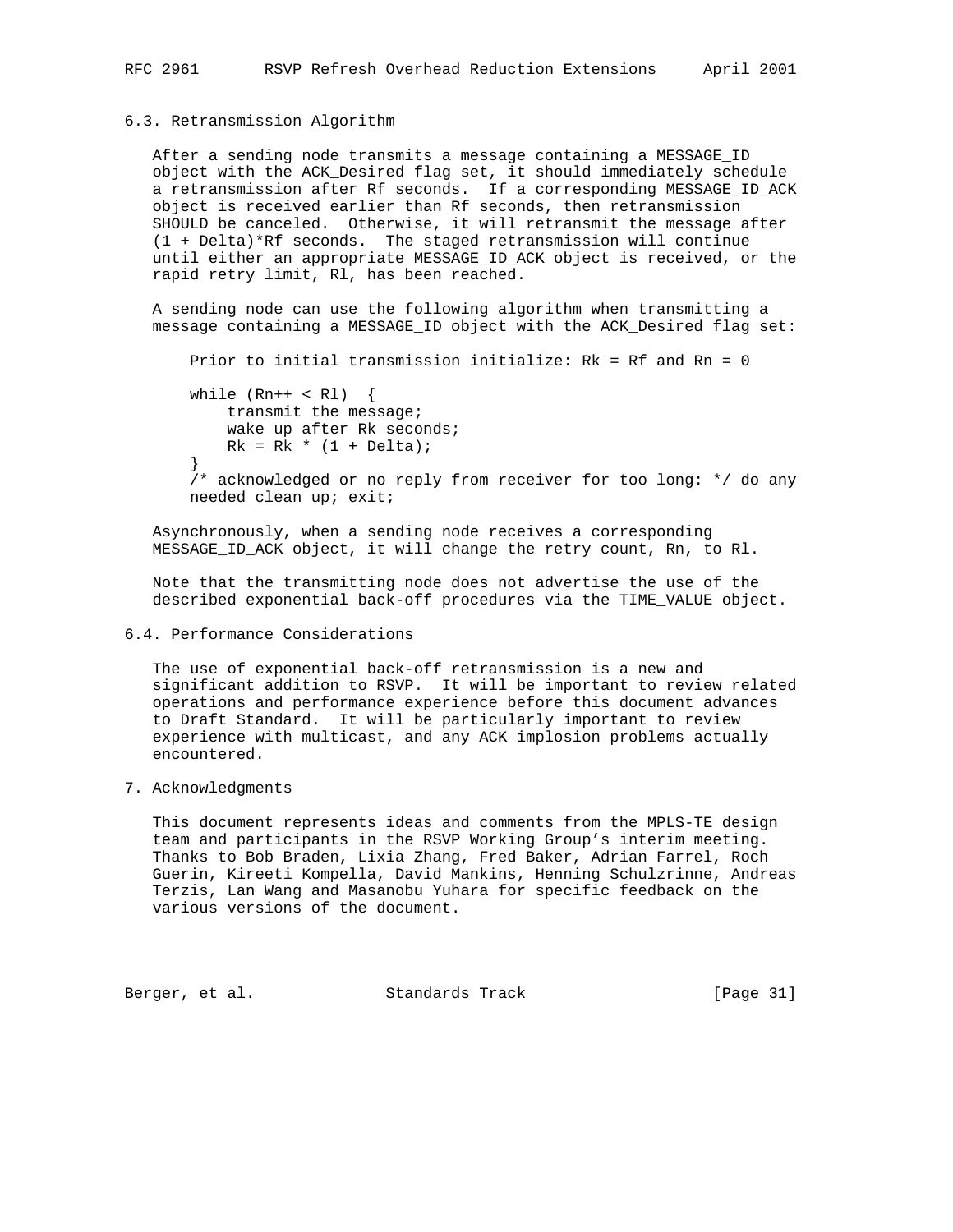Portions of this work are based on work done by Masanobu Yuhara and Mayumi Tomikawa [Yuhara].

8. Security Considerations

 No new security issues are raised in this document. See [RFC2205] for a general discussion on RSVP security issues.

- 9. References
	- [Pan] Pan, P., Schulzrinne, H., "Staged Refresh Timers for RSVP," Global Internet'97, Phoenix, AZ, November 1997. http://www.cs.columbia.edu/˜pingpan/papers/timergi.pdf
	- [MD5] Rivest, R., "The MD5 Message-Digest Algorithm", RFC 1321, April 1992.
	- [RFC2119] Bradner, S., "Key words for use in RFCs to Indicate Requirement Levels", BCP 14, RFC 2119, March 1997.
	- [RFC2205] Braden, R., Ed., Zhang, L., Berson, S., Herzog, S. and S. Jamin , "Resource ReserVation Protocol -- Version 1 Functional Specification", RFC 2205, September 1997.
	- [Yuhara] Yuhara, M., and M Tomikawa, "RSVP Extensions for ID-based Refreshes", Work in Progress.

Berger, et al. Standards Track [Page 32]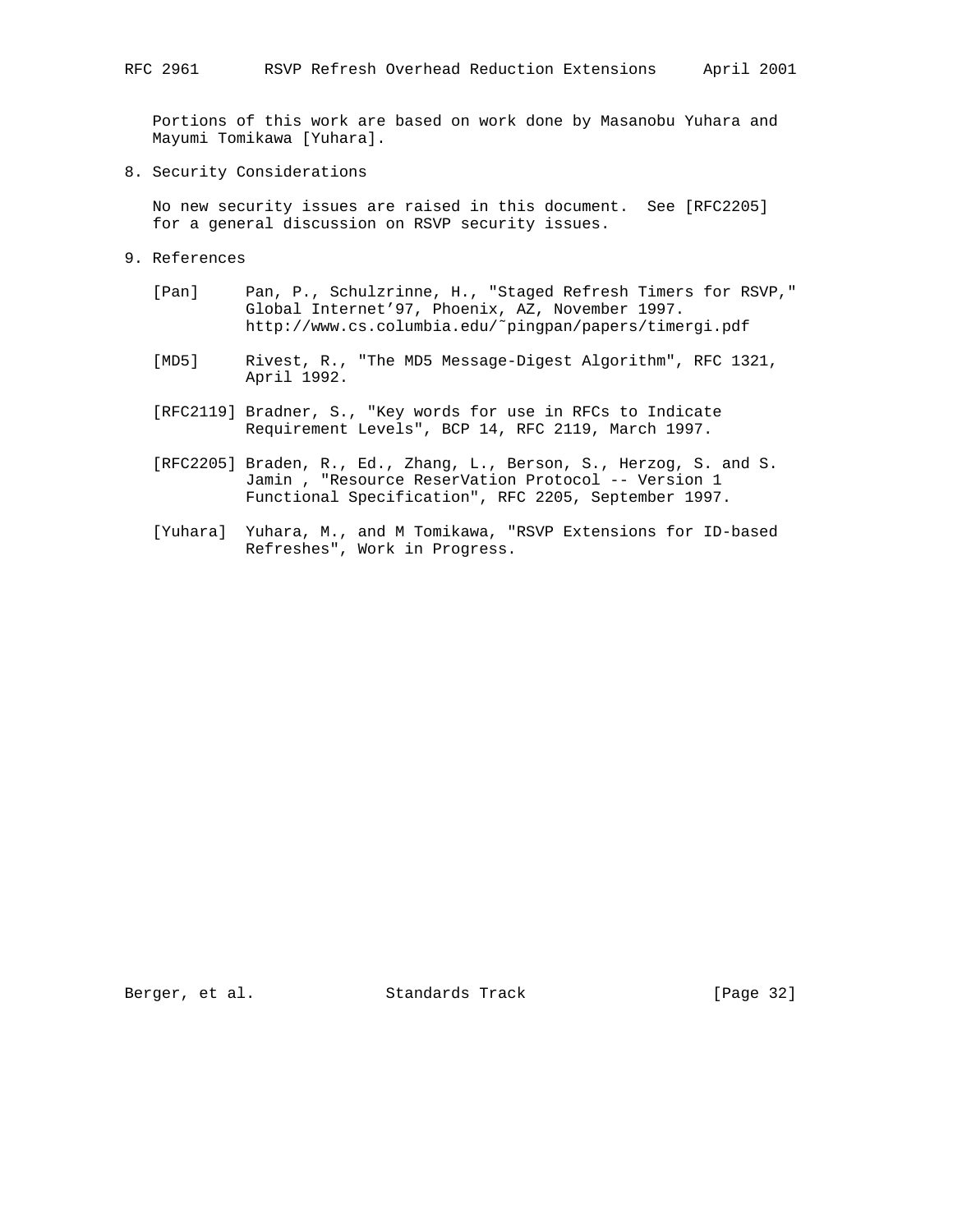10. Authors' Addresses Lou Berger LabN Consulting, LLC Phone: +1 301 468 9228 EMail: lberger@labn.net Der-Hwa Gan Juniper Networks, Inc. 1194 N. Mathilda Avenue, Sunnyvale, CA 94089 Voice: +1 408 745 2074 Email: dhg@juniper.net George Swallow Cisco Systems, Inc. 250 Apollo Drive Chelmsford, MA 01824 Phone: +1 978 244 8143 EMail: swallow@cisco.com Ping Pan Juniper Networks, Inc. 1194 N. Mathilda Avenue, Sunnyvale, CA 94089 Voice: +1 408 745 3704 Email: pingpan@juniper.net Franco Tommasi University of Lecce, Fac. Ingegneria Via Monteroni 73100 Lecce, ITALY EMail: franco.tommasi@unile.it Simone Molendini University of Lecce, Fac. Ingegneria Via Monteroni 73100 Lecce, ITALY EMail: molendini@ultra5.unile.it

Berger, et al. Standards Track [Page 33]